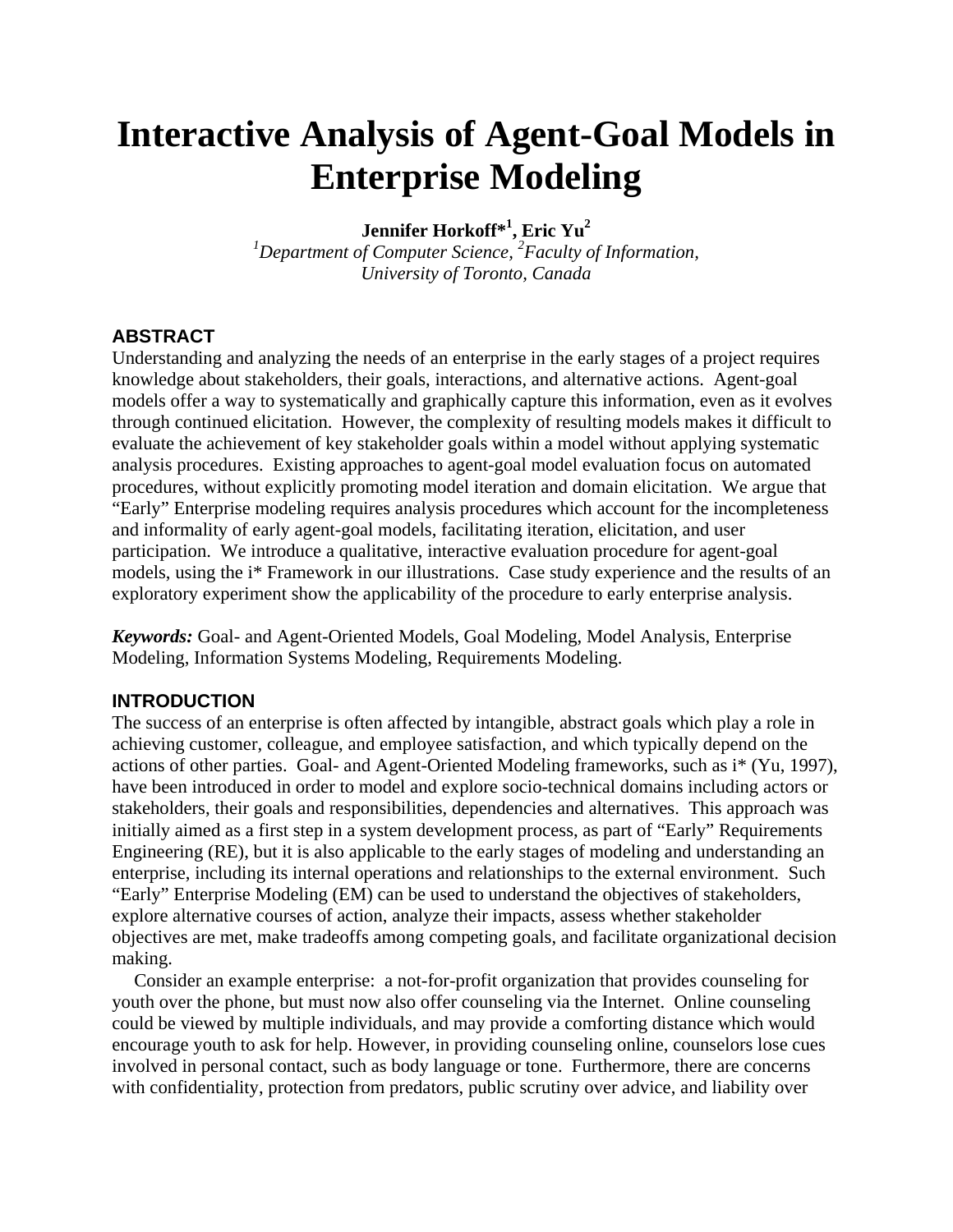misinterpreted guidance. How can such an organization explore and evaluate options for online counseling, balancing the needs of multiple parties?

Goal- and Agent-Oriented Models (agent-goal models) which capture such socio-technical situations often form a complex web of relationships, with alternatives in the model contributing positively or negatively to certain goals, which themselves contribute to other goals. It is useful to assess the level of achievement of a goal in the model when a particular alternative is selected by considering the positive or negative evidence a goal has received via relationships with other goals. However, when a model contains multiple, multi-step relationship links, it can be difficult to trace the effect of a particular alternative on the satisfaction of one or more goals. There is a need for systematic analysis procedures which consider the effects of alternatives throughout the goal network, providing a consistent way to assign goal achievement levels via propagation along the links.

Models developed to consider enterprises at the goal level are often informal and incomplete, focusing on "soft" goals, such as customer satisfaction, which are difficult to precisely define. Such models are intended to be used as sketches, interactive recordings of an ongoing discovery process involving stakeholders and analysts. As the stakeholders express their viewpoints, as discussions occur, and as analysts learn more about the domain, such models undergo continuous change.

A number of analysis procedures for analyzing goal models have been introduced (for example: Giorgini et al., 2004; Amyot et al., in press; Letier & van Lamsweerde, 2004; Franch, 2006). However, these procedures have focused on automated reasoning, placing more value in the results of the analysis than in the interactive process of analyzing and exploring the model. An ideal analysis procedure for Early RE or EM agent-goal models would consider the informal and incomplete nature of such models, would facilitate iteration and domain exploration, and would be simple to apply. Our experience has shown that interactive, qualitative evaluation allows for the use of domain-specific knowledge to compensate for model incompleteness, and encourages an interactive process of inquiry over the domain.

In this work we introduce a qualitative, interactive evaluation procedure for goal- and agentoriented models, allowing the user to compare alternatives in the domain, asking "what if?" type questions. Alternatives can include alternative system or process design choices, or alternative courses of actions, capabilities, and commitments. We present the procedure informally, using prose, to facilitate easy understanding and optional manual application. We introduce a sample methodology using this procedure to guide users through the process of modeling and evaluation. Although the procedure has now been implemented in the open-source, Eclipse-based OpenOME tool (OpenOME, 2009), past case studies involved manual application of the procedure. The procedure is presented in terms of the i\* Framework; however, the procedure could be applied to other agent-goal models, such as those created using the NFR Framework (Chung et al., 2000) or GRL (Amyot et al., in press).

The procedure and variations of the sample methodology have been tested in case studies, including an analysis of the intentions behind controversial new technology (Horkoff et al., 2006) and a long-term project involving a large social service application (summarized in Easterbrook et al., 2005; Strohmaier et al., 2007; Strohmaier et al., 2008). Case study experience shows that the procedure addresses many desired characteristics for Early EM, including the ability to provoke model iteration and domain exploration. We have administered an exploratory experiment applying the evaluation procedure to further test key benefits discovered in case studies.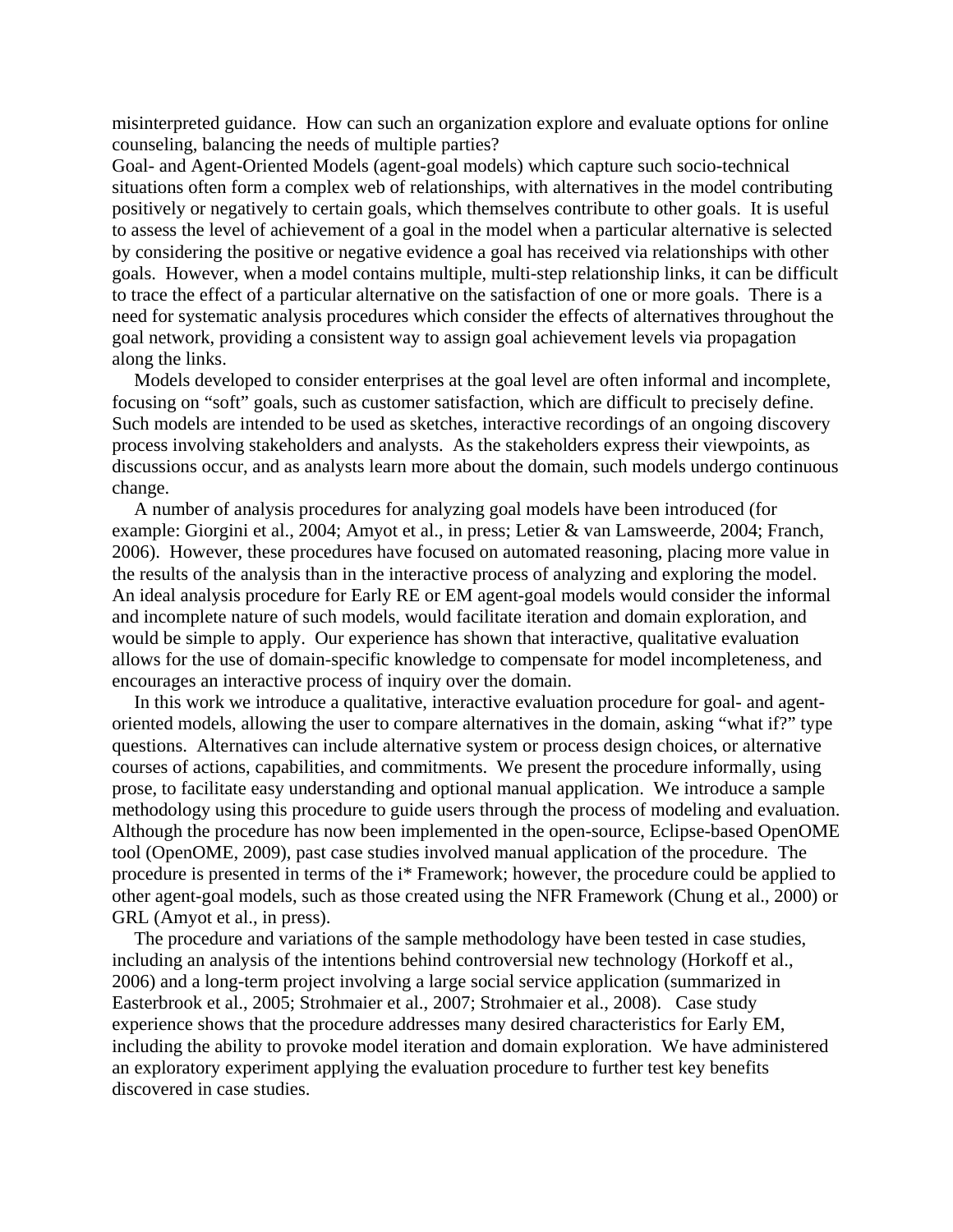The procedure introduced in this work expands on a procedure introduced in the NFR Framework (Chung et al., 2000). A short description of the procedure in this paper appears in Horkoff & Yu (2009a). This work is an expansion of Horkoff & Yu (2009b). The paper is organized as follows: Section 2 introduces agent-goal modeling, Section 3 motivates qualitative, interactive evaluation for agent-goal models, Section 4 describes a sample agent-goal model methodology, Section 5 outlines the evaluation procedure introduced in this work, Section 6 describes case study applications of the procedure, Section 7 outlines the experiment and its results, Section 8 contains a discussion, Section 9 describes related work, while Section 10 provides conclusions and outlines future work.

## **AGENT-GOAL MODELING**

Agent-goal models are intended to facilitate exploration of the system domain with an emphasis on social aspects by providing a graphical depiction of system actors including their intentions, dependencies, responsibilities, alternatives and vulnerabilities (Yu, 1997). As we use i\* as an example agent-goal framework, a basic knowledge of i\* syntax is necessary. The social aspect of i\* is represented by *actors*, including *agents* and *roles*, and the associations between them, (*is-a*, *part-of*, *plays*, *covers*, *occupies*, *instantiates*), which can be represented in an Actor Association (AA) model. Actors depend upon each other for the accomplishment of *tasks*, the provision of *resources*, the satisfaction of *goals* and *softgoals*. *Softgoals* are goals without clear-cut criteria for satisfaction. *Dependencies* between actors are represented in Strategic Dependency (SD) models. Actors can be "opened-up" in Strategic Rationale (SR) models using actor boundaries containing the intentional elements (intentions) of an actor: desired goals and softgoals, tasks to be performed, and resources available. The interrelationships between intentions inside an actor are depicted with *Decomposition* links, showing the elements which are necessary in order to accomplish a task; *Means-Ends* links, showing the alternative tasks which can accomplish a goal; and *Contribution* links, showing the effects of softgoals, goals, and tasks on softgoals. Positive/negative contributions representing evidence which is sufficient enough to satisfy/deny a softgoal are represented by *Make*/*Break* links, respectively. Contributions with positive/negative evidence that is not sufficient to satisfy/deny a softgoal are represented by *Help*/*Hurt* links.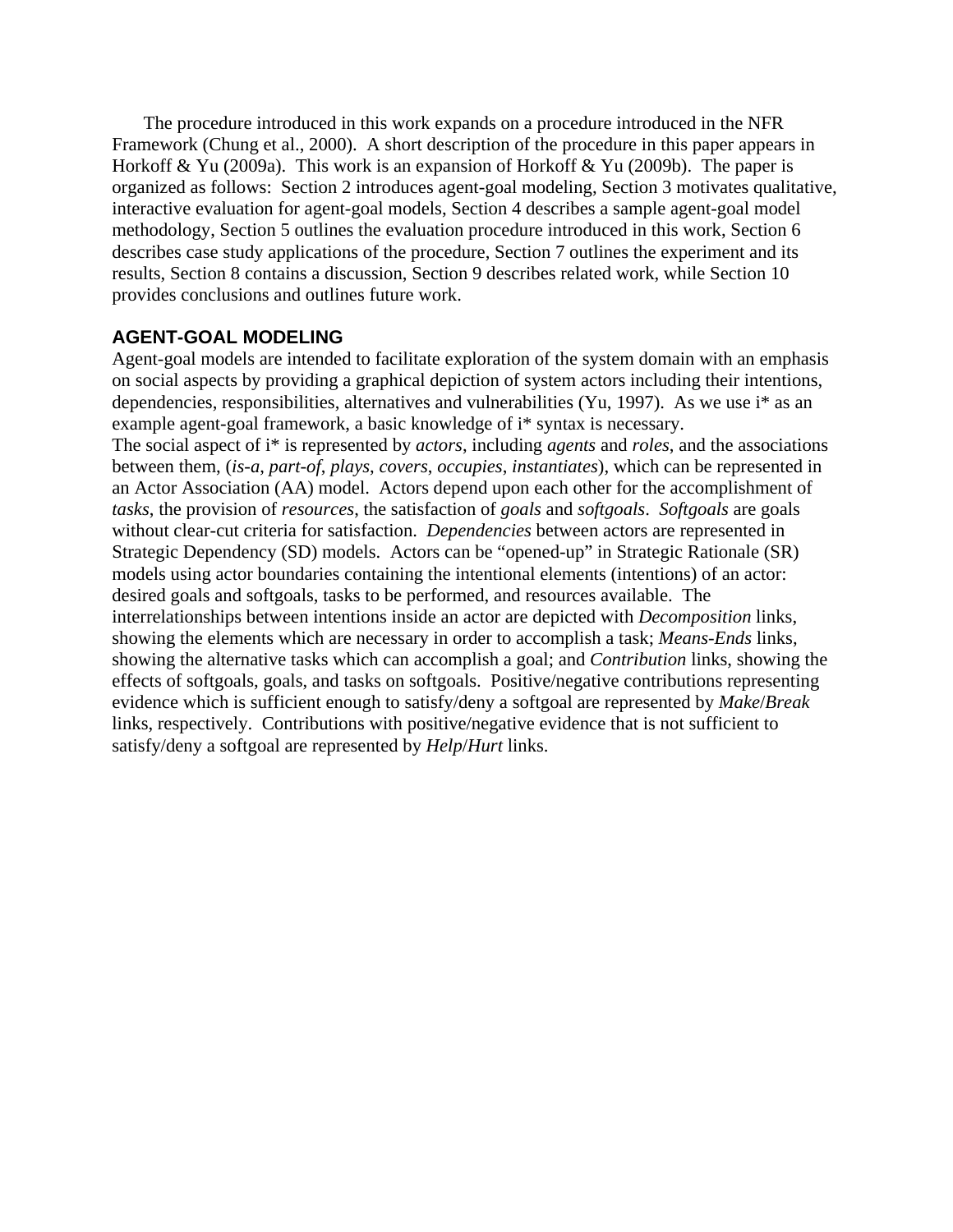

*Figure 1. SR Model for Youth Counseling (Simplified)* 

Figure 1 contains an example i\* model showing a simplified view of the first phase of the youth counseling case study described in the introduction. Although this model may seem complex at first, a reader can understand the model by examining it actor by actor and element by element. This model contains three actors: the Organization (top), Kids and Youth (bottom left), and Counselors (bottom right). The Organization, an agent, wants to achieve several softgoals, including Helping Kids, Increasing Funds, and providing High Quality Counseling. These goals are difficult to precisely define, yet are critical to the organization. The Organization as the "hard" goal of Providing Online Counseling Services and explores two alternative tasks for this goal: Use Text Messaging and Use Cyber Café/Portal/Chat Room. These alternatives contribute positively or negatively to various degrees to the Organization's goals, which in turn contribute to each other. For example, Use Text Message hurts Immediacy which helps High Quality Counseling. The Organization depends on the Counselors to provide the alternative counseling services and for many of its softgoals, for example, High Quality Counseling. Kids and Youth depend on the Organization to provide various counseling services, such as Cyber Café/Portal/Chat Room. Both the Counselors and Kids have their own goals to achieve, also receiving contributions from the counseling alternatives. Although the internal goals of each actor may be similar, each actor is autonomous: High Quality Counseling may mean something different for the Counselor than for the Organization.

Examining the example model raises several questions: Which counseling alternative is the most effective? Effective for whom? Can each actor's goals be achieved? What information is missing? Although some questions may be answered by studying the model, tracing effects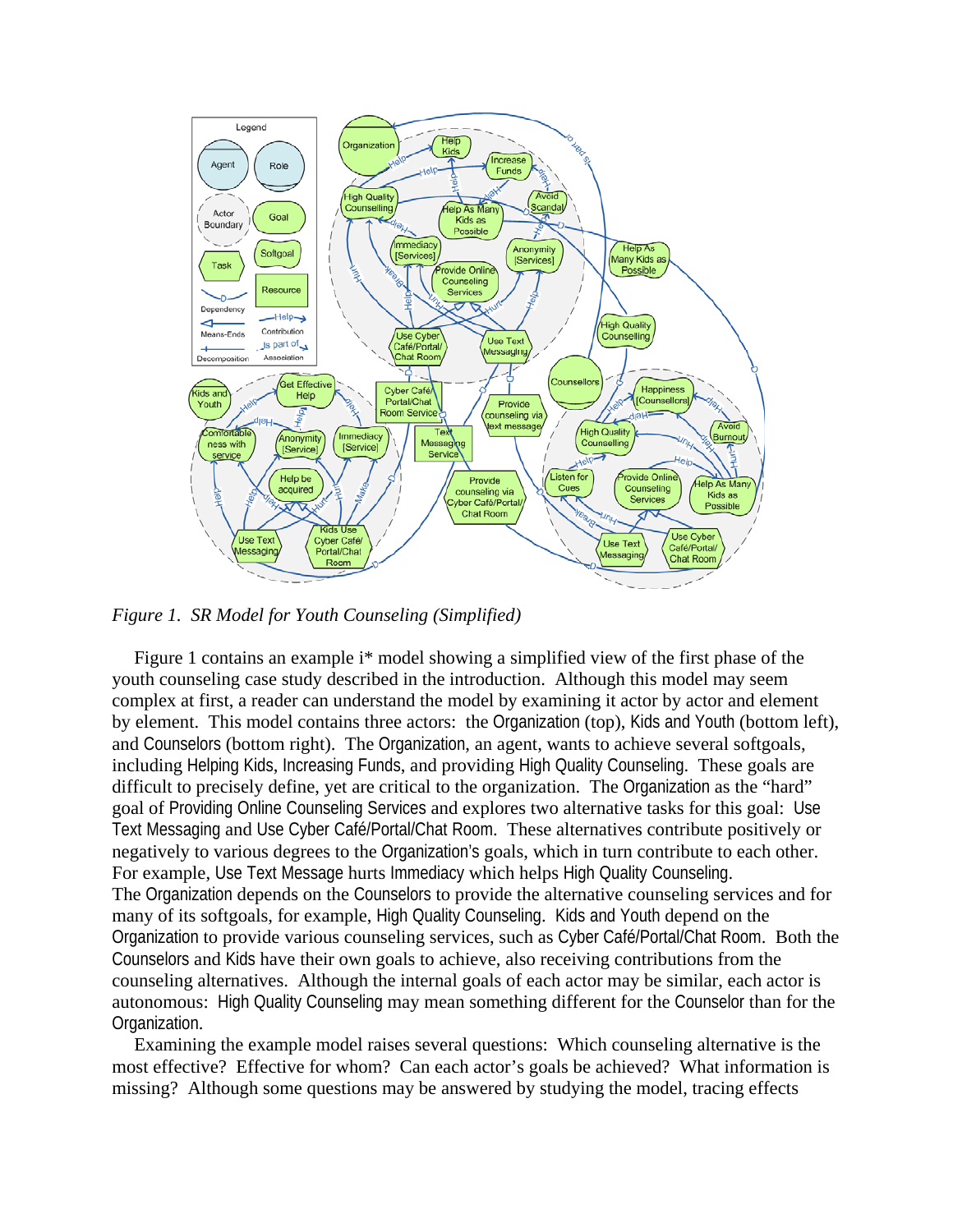consistently without guidance quickly becomes complex. A systematic analysis procedure which accounts for the information and incomplete nature of the model is needed.

# **THE NEED FOR INTERACTIVE, QUALITATIVE ANALYSIS FOR EARLY AGENT-GOAL MODELS**

Although a number of evaluation analysis procedures for agent-goal models have been introduced, when goal-oriented techniques are used, explicit analysis procedures are often not applied. For example, work by Maiden et al. (2004) uses synchronization with i\* and other models to find omissions in the domain, but does not apply analysis to i\* models individually. Work by Gordijn et al. (2006) uses comparisons of i\*-like models to value models for a requirements analysis of enterprise networks without applying explicit analysis to goal models. We can consider several reasons for the frequent omission of explicit goal model analysis. Earlier presentations of agent-goal models have not emphasized model analysis (Yu, 1997). Most procedures introduced for agent-goal models provide automated reasoning, but when models are incomplete and imprecise, it is hard for users – analysts and stakeholders – to trust the results of fully automated analysis. Depending on the complexity and the transparency of the analysis procedure, it may be difficult to understand how results are achieved, making validation of results challenging. Because Early EM models are used for exploration and early decision making, the models often change and expand along with the analyst's perception of the enterprise. Many analysis procedures for agent-goal models are presented as a means of finding answers over static models, but analysis procedures for dynamic models can also be used as an exploratory tool to test the sanity of the model in its current stage.

An ideal analysis procedure for Early EM agent-goal models would consider the informal and incomplete nature of such models, would facilitate model iteration and domain exploration, and would offer transparency and simplicity. Such a procedure should encourage stakeholder validation, domain learning, and trust, both in the modeling process and the analysis results. Table 1 lists desired characteristics for agent-goal model analysis, including both general characteristics and those of greater concern to early, exploratory models. Although previously introduced analysis procedures have had success in addressing general desirable characteristics to agent-goal model analysis, we believe they fall short on characteristics more important in early analysis.

|                | <b>General Characteristics</b>   |                | <b>Early Analysis Characteristics</b>  |
|----------------|----------------------------------|----------------|----------------------------------------|
| G1             | Assess achievement of objectives | E1             | Account for incompleteness             |
| G <sub>2</sub> | <b>Explore alternatives</b>      | E2             | Account for informality                |
| G <sub>3</sub> | Assist in making tradeoffs       | E3             | <b>Facilitate</b> iteration            |
| G <sub>4</sub> | Evaluate over complex models     | E4             | Facilitate elicitation and exploration |
| G <sub>5</sub> | Consistent analysis              | E5             | Transparent and simple                 |
|                |                                  | E <sub>6</sub> | Amenable to stakeholder validation     |
|                |                                  | E7             | Stakeholders trust results             |

*Table 1. Desired Characteristics for Agent-Goal Model Analysis* 

# **GUIDELINES FOR MODELING AND ANALYSIS WITH AGENT-GOAL MODELS**

In order to facilitate the use of agent-goal models for Early EM, we provide a set of guidelines for model creation, iteration, and analysis. Case study experience has led to the belief that a highly specific methodology for creating and analyzing agent-goal models may be too restrictive,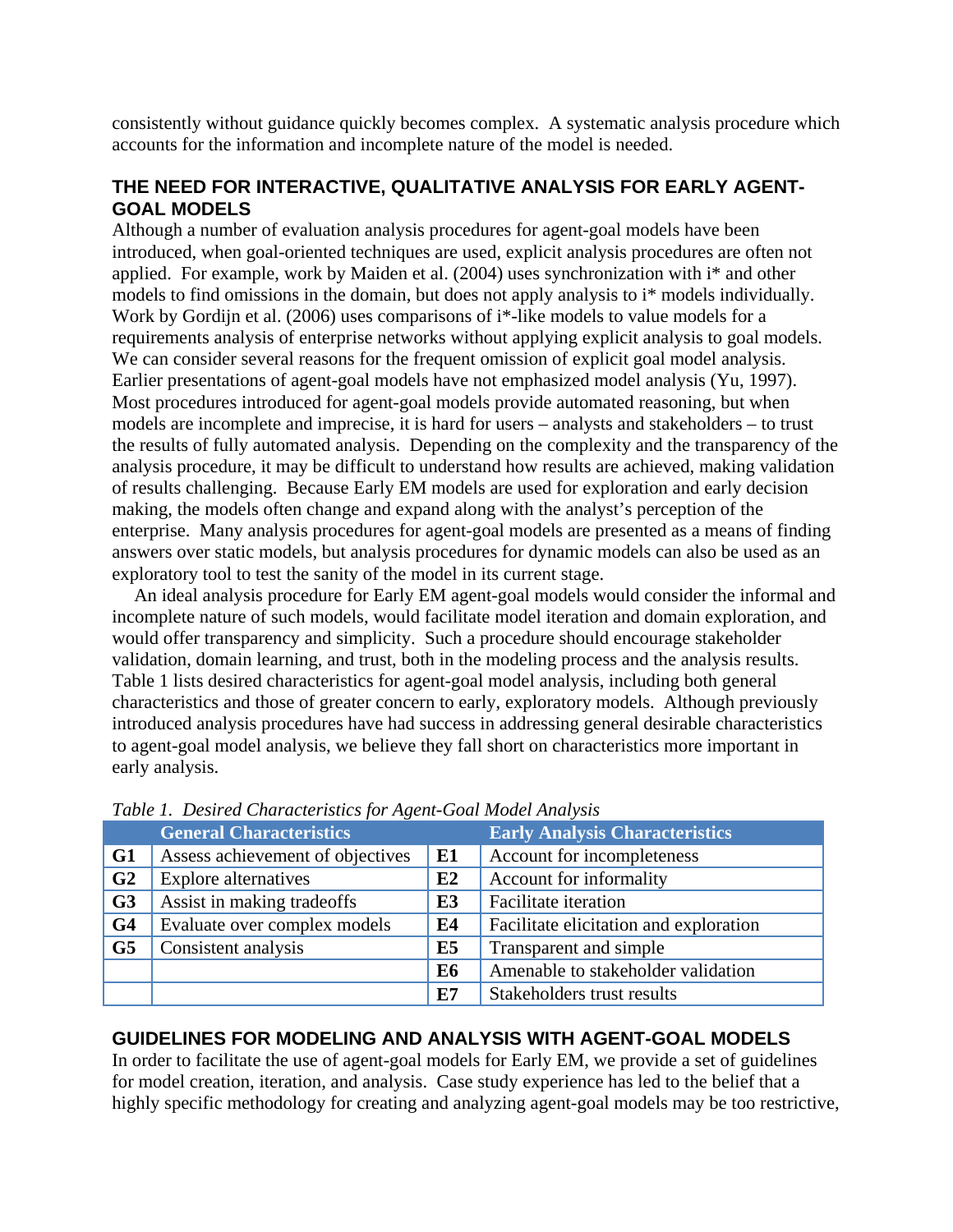due to varying characteristics of the enterprise and available modelers. As a result, we advocate this methodology as only a general guide, or a series of suggestions. Depending on the context, the role of stakeholders, and the specific required outcome of the modeling process, the methodology can be adapted as needed.

Our experience with modeling has shown that the process of modeling and analysis is as important, perhaps even more important, for understanding and discovery as the resulting models. Ideally, this approach would be applied in cooperation with domain representatives. This allows representatives to have a sense of ownership over the model and the decisions made as a result of the modeling process, as described by Stirna & Persson (2007). However, it may be difficult to acquire stakeholder buy-in to the modeling process, and in these cases analysts can undertake the modeling process using other sources, including interviews, documents and observations.

Although we present the six steps of our example methodology in a sequence, each step will often lead to changes in the results of previous steps. If the methodology is followed without the direct participation of stakeholders, each stage may result in questions which should be answered by domain experts. This knowledge should be incorporated back into the model at any stage. We will illustrate the method using a simplified example from the first phase of the youth counseling case study described in the introduction.

**1. Identify scope or purpose of the modeling process.** It is important to identify one or more issues of focus for the modeling process. This determines the scope of the analysis in each of the modeling steps, continually questioning the relevance of including certain actors, dependencies and intentions.

**Example:** In the social service example, the purpose of the first phase of the study was to identify and evaluate the effectiveness of various technical alternatives for providing online youth counseling.

**2. Identify modeling participants and/or model sources.** As stated, ideally the models would be created along with selected domain stakeholders who would act as a source for the information captured in the models. Alternatively, if stakeholders are not directly available, interviews, documents, observations or other sources can be used. These sources could also be used to supplement the knowledge of any participating stakeholders.

**Example:** In the example, stakeholders were generally unfamiliar with modeling as a tool for analysis and had difficulty committing significant amounts of time. As a result, models were developed by the analysts using stakeholder interviews and information gained through site visits.

**3. Identify relevant actors and associations.** With the model scope in mind, identify relevant enterprise actors and the relationships between them. This could include specific stakeholders or more abstract roles or organizations. Helpful analysis questions include: "Who is involved?" and "How are they related?"

**Example:** The actual case study identified 63 relevant actors. In our simplified example we focus on youth, counselors, and the counseling organization.

**4. Identify relevant dependencies.** In the same or a separate model, identify the dependencies between actors. Helpful analysis questions include: "Who needs what?" and "What do they provide in return?"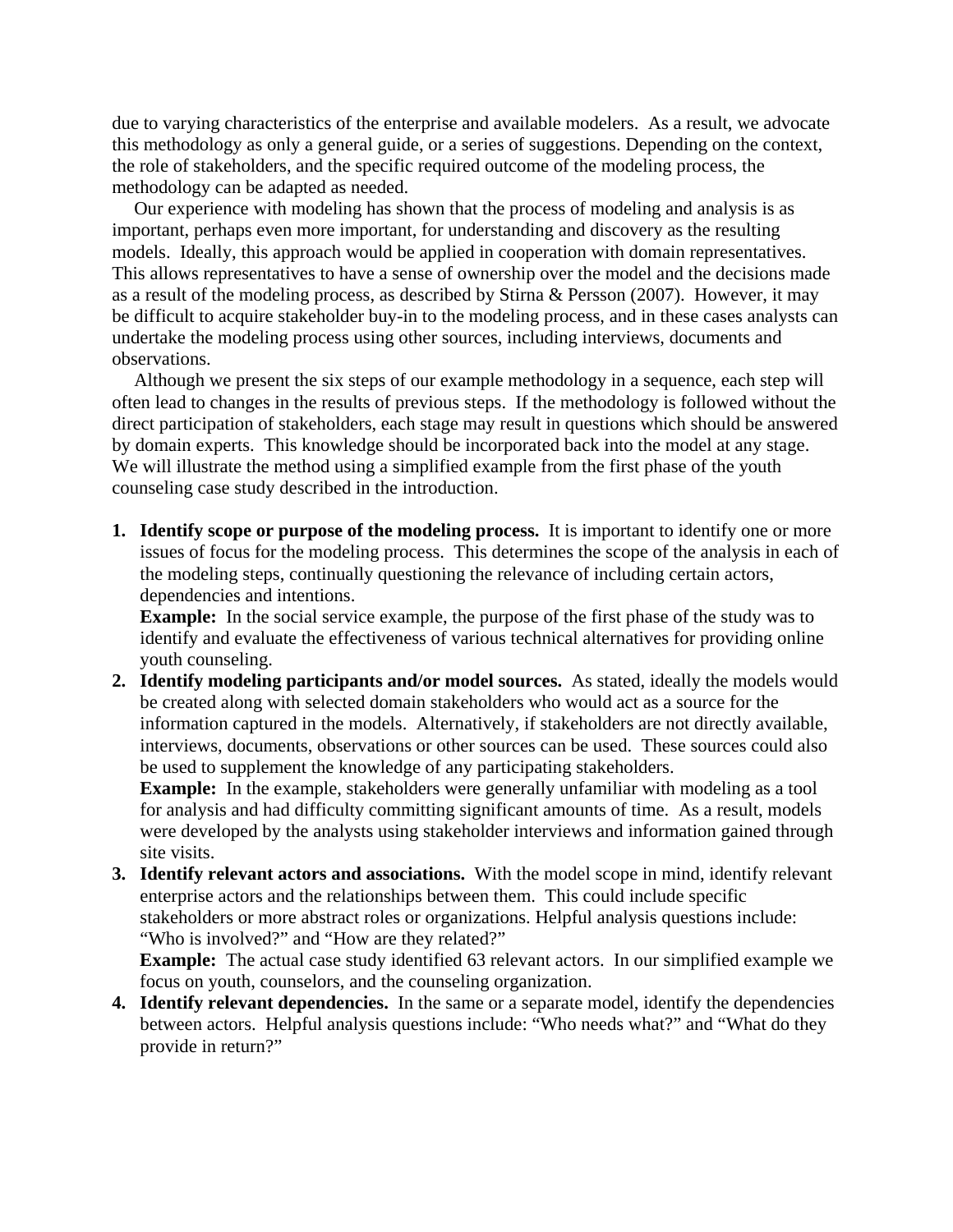**Example:** The actual case study identified 405 potentially relevant dependencies, a subset of these dependencies are depicted in Figure 1. To save space we have shown only the SR model, which includes the actors in the AA model and the dependencies in the SD model.

- **5. Identify actor intentions.** This stage is divided into three iterative sub-steps:
	- a. **Identify actor intentions:** Using the sources, identify what actors want, what tasks they perform, how they achieve things.
	- b. **Match dependencies to actor intentions:** Using the dependencies found in Stage 4, answer "why?" and "how?" questions for each dependency, linking all dependencies to existing or new intentions within an actor.
	- c. **Identify relationships between intentions:** Identify how the actor intentions relate to each other, whether it is through a functional AND/OR hierarchy or through positive or negative contributions. New intentions may be discovered. Ideally, no intentions should be isolated.

**Example:** A subset of the intentional elements identified in the case study is shown in Figure 1. Even for this simplified example, a complex web of contributions and dependencies are formed.

6. **Evaluate alternatives within the model.** Apply the evaluation procedure introduced in this work, described in more detail in the next section.

The first application of the model typically involves evaluating the most obvious alternative, and often helps to test the "sanity" of the model. Isolated intentions which do not receive an evaluation value can be identified. Evaluation results which are not sensible can either reveal a problem in the model or an interesting discovery concerning the domain. Changes prompted by the evaluation results should be made in the model.

As the model evolves, more complicated or less obvious questions or alternatives can be analyzed. Further model changes can be made. The process continues until all viable alternatives are analyzed, an alternative has been selected, or a sufficient knowledge of the enterprise has been gained, depending on the initial purpose of the modeling process determined in Step 1.

**Example:** An example evaluation for the case study is presented in the next section as a means to illustrate the evaluation procedure. In the case study, several online counseling alternatives such as moderated forums, chats, email, and text messaging were analyzed and compared using the evaluation procedure.

# **A QUALITATIVE, INTERACTIVE EVALUATION PROCEDURE FOR THE I\* FRAMEWORK**

## **Procedure Overview**

The proposed procedure starts with an analysis question of the form "How effective is an alternative with respect to model goals?" The procedure makes use of a set of qualitative evaluation labels assigned to intentions to express their degree of satisfaction or denial. The process starts by assigning labels to intentions related to the analysis question. These values are propagated through the model links using defined rules. The interactive nature of the procedure comes when human judgment is used to combine multiple conflicting or partial values to determine the satisfaction or denial of a softgoal. The final satisfaction and denial values for the intentions of each actor are analyzed in light of the original question. An assessment is made as to whether the design choice is satisficed ("good enough"), stimulating further analysis and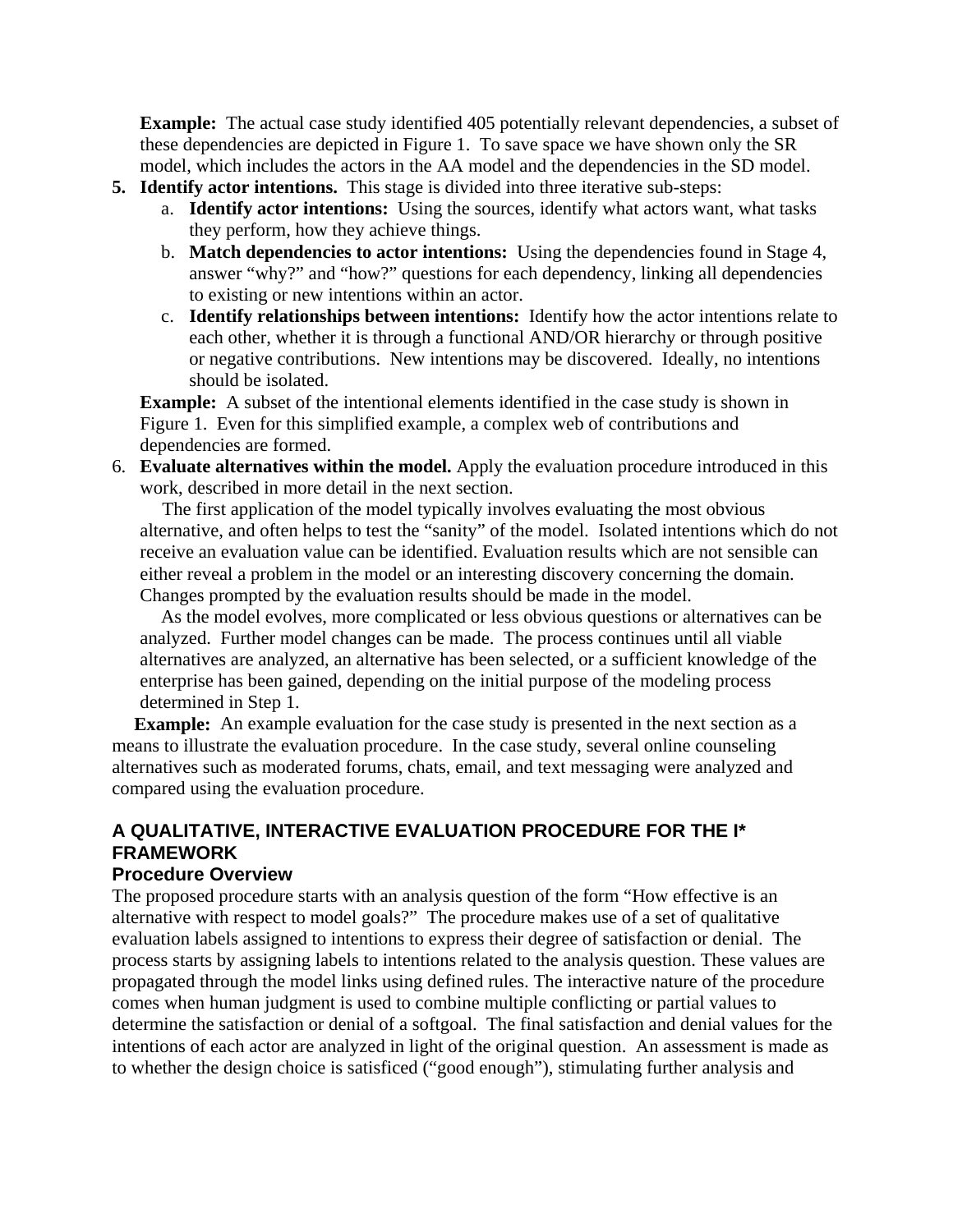potential model refinement. More detail concerning the procedure can be found in Horkoff (2006).

**Detailed Steps:** We describe the steps of the evaluation procedure, followed by an explanation of the required concepts and an example evaluation.

1. **Initiation:** The evaluator decides on an alternative and applies the initial evaluation labels to the model. The initial values are added to a label queue.

Iteratively, until the label queue is empty or a cycle is found:

2. **Propagation:** The evaluation labels in the label queue are propagated through all outgoing adjacent model links. Resulting labels propagated through non-contribution links are placed in the label queue. Results propagated through contribution links are placed into a "label bag" for that element.

3. **Softgoal Resolution:** Label bags are resolved by applying automatic cases or manual judgments, producing a result label which is added to the label queue.

4. **Analysis:** The final results are examined to find the impact of alternatives on stakeholder goals. Model issues can be discovered, further alternatives are evaluated.

Note that the procedure assumes that models are well-formed as per the syntax described by Yu (1997); however, as propagation is dependent on link type, most models can be evaluated.

**Qualitative Evaluation Labels:** We adopt the qualitative labels used in NFR evaluation, shown in Table 1. The *(Partially) Satisfied* label represents the presence of evidence which is *(insufficient)* sufficient to satisfy an intention. *Partially denied* and *denied* have the same definition with respect to negative evidence. *Conflict* indicates the presence of positive and negative evidence of roughly the same strength. *Unknown* represents the presence of evidence with an unknown effect. We use partial labels for tasks, resources, and goals, despite their clearcut nature, to allow for greater expressiveness.

**Initial Evaluation Values:** In order to start an evaluation, a set of initial values reflecting an analysis question is placed on the model. For example, in Figure 1, if we wanted to ask "What is the effect of using a Cybercafe/Portal/Chat Room?" we would place initial values as shown in Figure 2 (circled labels).

**Evaluation Propagation Rules:** We define rules in order to facilitate a standard propagation of values given a link type and contributing label in Step 2 of the procedure. The nature of a *Dependency* indicates that if the element depended upon (*dependee*) is satisfied then the element depended for (*dependum*) and element depending on (*depender*) will be satisfied.

*Decomposition* links depict the elements necessary to accomplish a task, indicating the use of an AND relationship, selecting the "minimum" value amongst all of the values. Similarly, *Means-Ends* links depicts the alternative tasks which are able to satisfy a goal, indicating an OR relationship, taking the maximum values of intentions in the relation. To increase flexibility, the OR is interpreted to be inclusive. We expand the order of the values presented in the NFR Framework to allow for partial values, producing the following ordering:

 $X < X < i < X < I$ 

We adopt the *Contribution* link propagation rules from the NFR procedure, as shown in Table 2. These rules intuitively reflect the semantics of contribution links.

**Resolving Multiple Contributions:** Softgoals are often the recipient of multiple contribution links. We adopt the notion of a "Label Bag" from Chung et al. (2000), used to store all incoming labels for a softgoal. Labels in the label bag are resolved into a single label in Step 3, either by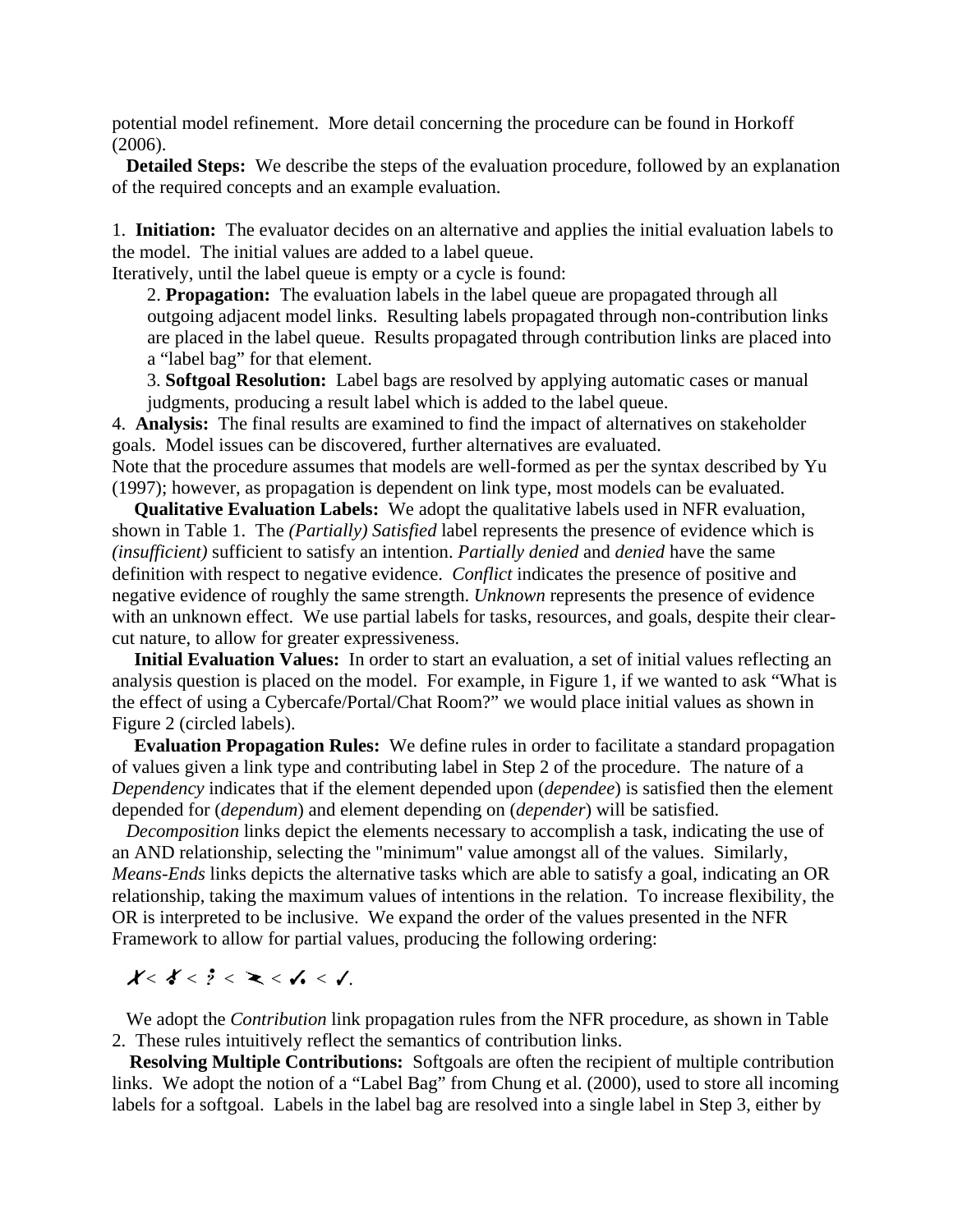identifying cases where the label can be determined without judgment (Table 2), or by human judgment. For example, in Figure 2, the Immediacy [Service] softgoal in Kids and Youth receives a satisfied and a partially satisfied label from incoming contributions links, resolved to a satisfied label using Case 3 in Table 3, reflecting the idea that evidence propagated to softgoals is roughly cumulative.

| <b>Source Label</b> |                            | <b>Contribution Link Type</b> |  |                                    |  |   |       |           |  |  |  |  |
|---------------------|----------------------------|-------------------------------|--|------------------------------------|--|---|-------|-----------|--|--|--|--|
|                     | <b>Name</b>                |                               |  | Make   Help   Some+   Break   Hurt |  |   | Some- | Unkn.     |  |  |  |  |
|                     | Satisfied                  |                               |  | v.                                 |  |   |       |           |  |  |  |  |
| $\checkmark$        | <b>Partially Satisfied</b> | v.                            |  |                                    |  |   |       |           |  |  |  |  |
|                     | Conflict                   |                               |  |                                    |  |   |       |           |  |  |  |  |
|                     | Unknown                    |                               |  | 6)                                 |  | 9 |       | $\bullet$ |  |  |  |  |
|                     | <b>Partially Denied</b>    |                               |  |                                    |  |   |       |           |  |  |  |  |
|                     | Denied                     |                               |  |                                    |  |   |       |           |  |  |  |  |

*Table 2. Propagation Rules Showing Resulting Labels for Contribution Links* 

*Table 3. Cases where Overall Softgoal Labels can be Automatically Determined* 

| <b>Label Bag Contents</b>                                                                    | <b>Resulting Label</b>                |
|----------------------------------------------------------------------------------------------|---------------------------------------|
| 1. The bag has only one label. Ex: $\{\mathcal{K}\}\$ or $\{\mathcal{N}\}\$                  | the label: $\angle$ or $\angle$       |
| 2. The bag has multiple full labels of the same polarity, and no other                       | the full label: $\sqrt{\text{or } x}$ |
| labels. Ex: { $\checkmark$ , $\checkmark$ , $\checkmark$ } or { $\mathcal{X}, \mathcal{X}$ } |                                       |
| 3. All labels in the bag are of the same polarity, and a full label is                       | the full label: $\sqrt{\text{or } x}$ |
| present. Ex: $\{\checkmark,\checkmark,\checkmark\}$ or $\{\mathcal{X},\checkmark\}$          |                                       |
| 4. The human judgment situation has already occurred for this                                | the known answer                      |
| element and the answer is known                                                              |                                       |
| 5. A previous human judgment situation for this element produced $\checkmark$                | the full label: $\sqrt{\text{or } x}$ |
| or $\lambda$ , and the new contribution is of the same polarity                              |                                       |
|                                                                                              |                                       |

**Human Judgment in Evaluation:** Human judgment is used to decide on a label for softgoals in Step 3 for the cases not covered in Table 3. Human judgment may be as simple as promoting partial values to a full value, or may involve combining many sources of conflicting evidence. When making judgments, domain knowledge related to the destination and source intentions should be used.

For example, the resulting label for Happiness [Counselors] in Figure 2 is determined by human judgment. This softgoal receives partially denied labels from Avoid Burnout and High Quality Counseling, but receives a partially satisfied label from Help as many Kids as Possible, according to the propagation rules in Table 2. Here, using our knowledge of the domain, we decide that Counselors would be mostly unhappy, labeling the softgoal as partially denied. Situations such as this would be good areas for potential discussions with stakeholders involved in the modeling process.

**Combinations of Links:** Intentions in i\* are often the destination of more than one type of link. This occurs when an element is the recipient of a *Dependency* link and a *Meansends*/*Decomposition* link or a *Contribution* link. "Hard" links (Decomposition, *Means-Ends*, and *Dependency*) are combined using an AND of the final results of each link type. If *Contribution* and *Dependency* links share the same destination, the result of the *Dependency* links are treated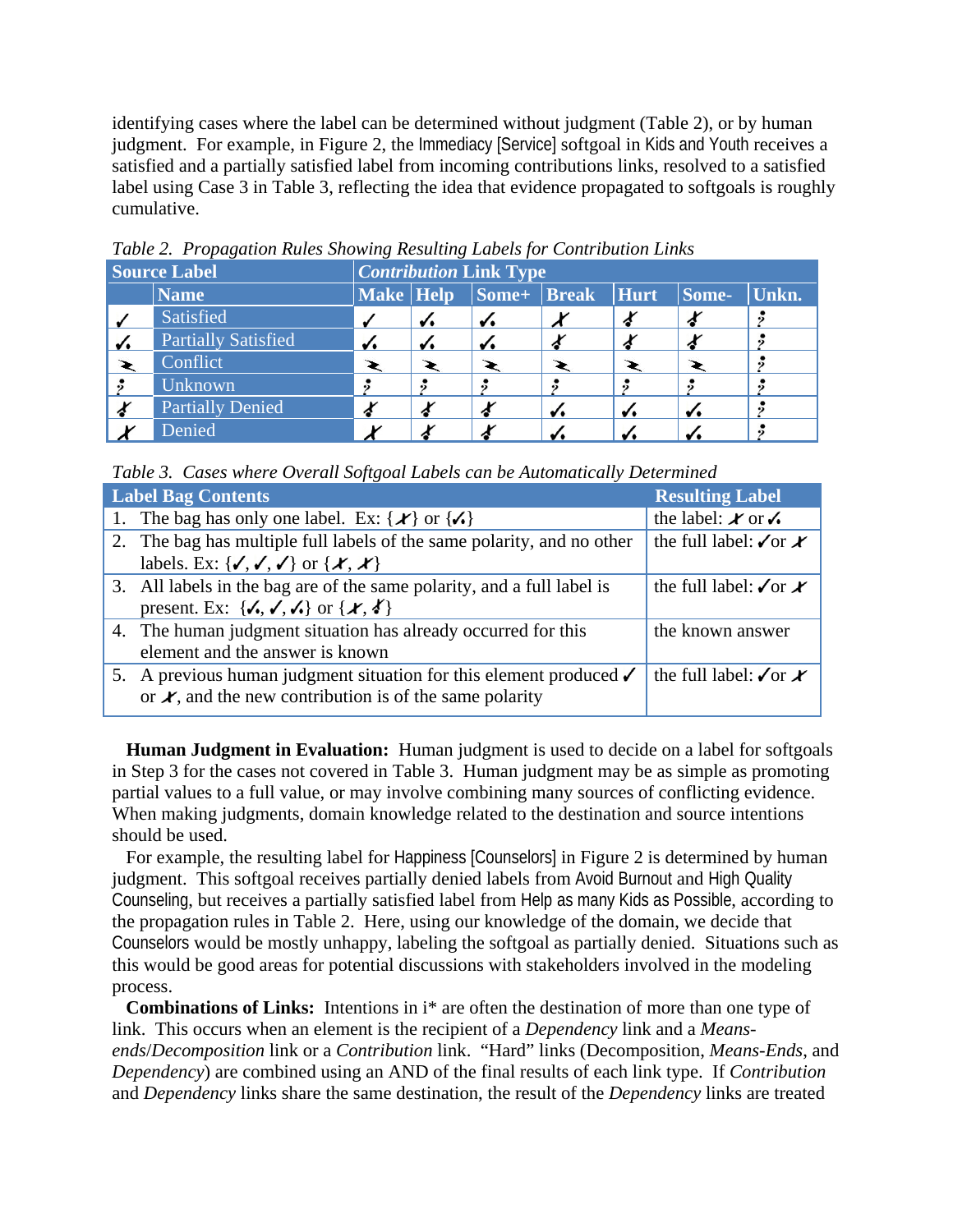as a *Make* contribution, considered with the other contributions in the label bag. An example of this type can be seen in High Quality Counseling in the Organization.

**Incomplete Labels:** In the procedure, information present in each step is propagated, even if this information in incomplete, i.e., other incoming contributions are missing. As a result, the evaluation labels for an element may change throughout the procedure and the same softgoal may require human judgment multiple times.

**Detecting Cycles:** Goal models often contain cycles, values which indirectly contribute to themselves and may cause fluctuating values. Our implementation of the procedure places a cap on the number of value fluctuations possible for an intention. Experience has shown that during manual application of the procedure the presence of cycles becomes apparent to the evaluator after a few iterations, allowing the evaluator to select an appropriate converging value.

**Example Evaluation:** We evaluate one of the counseling options, asking "What is the effect of using a Cybercafe/Portal/Chat Room?" Results shown in Figure 2 can be analyzed from the point of view of each actor. For Kids and Youth, the Cybercafe/Portal/Chat Room provides Immediacy as well as a Comfortable Service, but jeopardizes Anonymity, making the overall assessment weakly satisfied for Get Effective Help. From the point of view of Counsellors, the alternative has a positive effect on Help as Many Kids as Possible, but has a negative effect on Burnout and the Quality of Counselling. From the point of view of the Organization, the service also has a positive effect on Helping as Many Kids as Possible and Immediacy, but has a negative effect on Anonymity, Avoiding Scandal, Increasing Funds, and the Quality of Counselling. There is conflicting evidence for the ability to Help Kids. Overall, this alternative is judged to be not viable. A further round of evaluation is needed to assess the other alternative in the model, text messaging, and to use the goals in the model to brainstorm further online counselling services which balance concerns more effectively.



*Figure 2. SR Model for Youth Counselling (Simplified) showing Final Evaluation Results*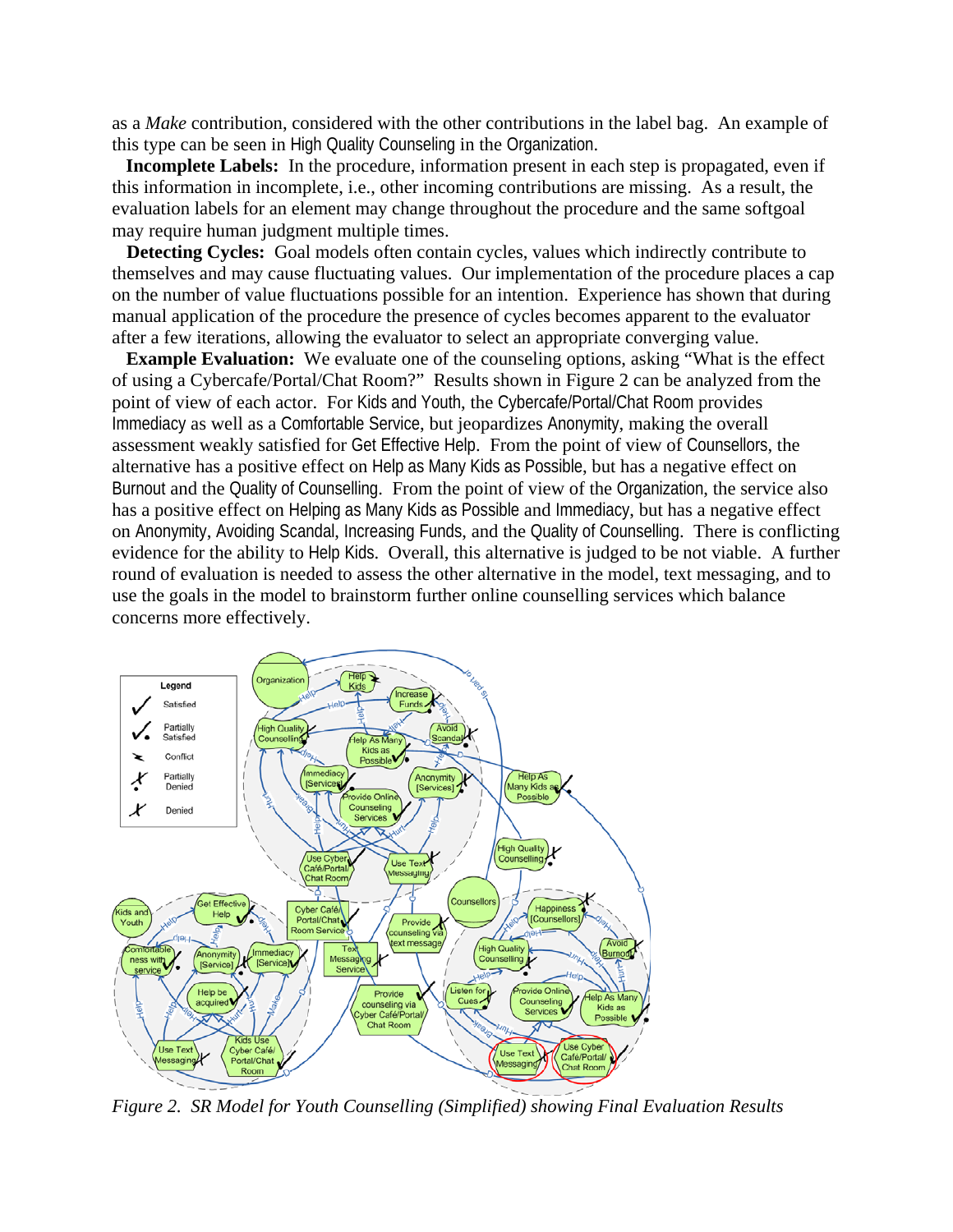# **EXPERIENCE FROM CASE STUDIES**

We have applied our procedure and methodology to several case studies involving analysis of socio-technical settings. These experiences provided useful lessons, both specific to agent-goal analysis and to modeling socio-technical domains in general.

## **Initial Exploratory Studies**

Initially i\* modeling was used to model and analyze domains with textual documents as sources. Models were created to analyze the Montreux Jazz Festival, based on business models created by Osterwalder (2004). Models were created to analyze E-Commerce data exchanges, as described by Spiekermann (2003), and Economic Information Security as described by Anderson (2001). Initially, these studies applied the qualitative, interactive evaluation procedure described as part of the NFR procedure, with adjustments and additions made for the agent-oriented concepts in i\*. Experiences showed that this procedure did not provide enough flexibility due to too much automation. For example, all softgoals receiving conflicting evidence were automatically assigned a conflict label. The high-level and informal nature of the analysis domains called for a procedure with more user control. Adjustments to the role of human judgment were made, and a more precise description of the procedure was produced, as described by Horkoff (2006), producing an algorithm similar to the description in this work. The next steps involved testing the procedure on larger, more complex, case studies.

**Lessons Learned:** Qualitative, interactive evaluation was helpful in getting more value out of agent-goal models, especially concerning domain understanding and model improvement, but flexibility in combining conflicting evidence is needed.

## **Trusted Computing Case Study**

In the next study, i\* and qualitative interactive analysis were applied to describe the motivations behind stakeholders involved in Trusted Computing (TC), described in (Horkoff et al., 2006). Models were created based on publically available textual sources. Here, evaluation was used to help demonstrate how proponents and opponents of Trusted Computing Technology differed in their viewpoints. Proponents claimed it helps to ensure security for the user, while opponents claimed the technology provided less security and more restrictions by enforcing digital rights management. The evaluation procedure helped to show the effects of the different perceptions of TC on the goals of participating actors such as Technology Producers, License/Copyright Owners, Technology Consumers, and Malicious Parties, even when these actors and their goals were not directly connected to the differing effects of TC Technology. Figure 3 shows a highlevel overview of the TC Opponent model, including evaluation.

The TC study demonstrated the ability of the procedure to provoke further elicitation and subsequent model iteration. For example, although the model appeared to be sufficiently complete, one of the first rounds of analysis of the TC Opponent point of view revealed that Technology Users would not buy TC Technology. Although this may be the case for some users, obviously the makers of TC Technology envisioned some way in which users would accept their product. These results led the modeler to further investigate the sources, including factors such as product lock-in, more accurately reflecting the domain.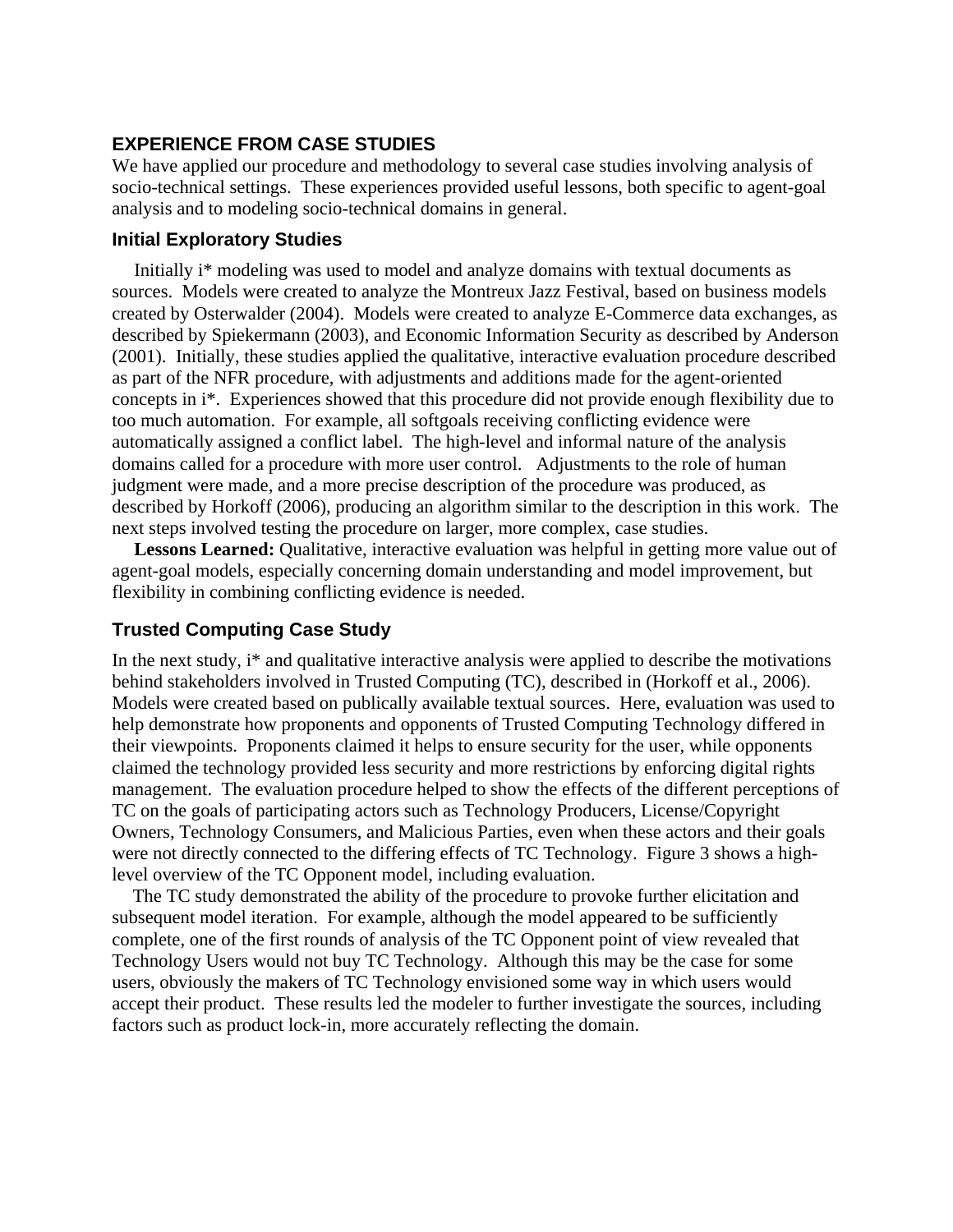

*Figure 3. High-Level view of the Trusted Computing Opponent Model* 

Lessons Learned: i<sup>\*</sup> modeling and evaluation were helpful in describing opposing and complex viewpoints. The evaluation procedure especially helped to provoke changes in the model which, in the opinion of the modelers, improved the quality of the model and forced the modeler to learn more about the domain.

## **Social Service Case Study**

The next study applied agent goal modeling and analysis to a domain involving a real enterprise, including access to a variety of stakeholders. This case study, used in our examples, applied the evaluation procedure in several stages of the project.

**Stage 1:** The first stage of the project was described in Section **Error! Reference source not found.** as an illustrative application of our example methodology. Here the procedure was applied manually to large models (the largest had 353 elements) in order to analyze and compare the effectiveness of technology options for providing counseling over the internet. The models were created based on transcripts of interviews with several roles in the organization. The results were presented to the organization using reports and presentation slides containing small excerpts of the model. The analysis was well-received by the organization, bringing to light several issues and provoking interesting discussion. The organization opted to continue to use a modified version of the moderated bulletin board option already in place, due partially to a lack of resources available to handle online counseling traffic. Results of this study were used to study the use of viewpoints in conceptual modeling (Easterbrook et al., 2005).

**Lessons Learned (Stage 1):** Although the process of modeling and analysis helped the analysts understand the organization and evaluate technology options, the models created were large and difficult to modify. As this was one of the first large, "real-life" agent-goal model case studies the investigators had undertaken, our initial approach was to model everything. Although our general mandate was to explore new technologies, we did not agree on a common scope for our analysis, and therefore tried to cover everything we learned about the organization in our models. The resulting models were difficult to understand, change, evaluate and were nearly impossible to validate with the stakeholders. We compromised the validation process by picking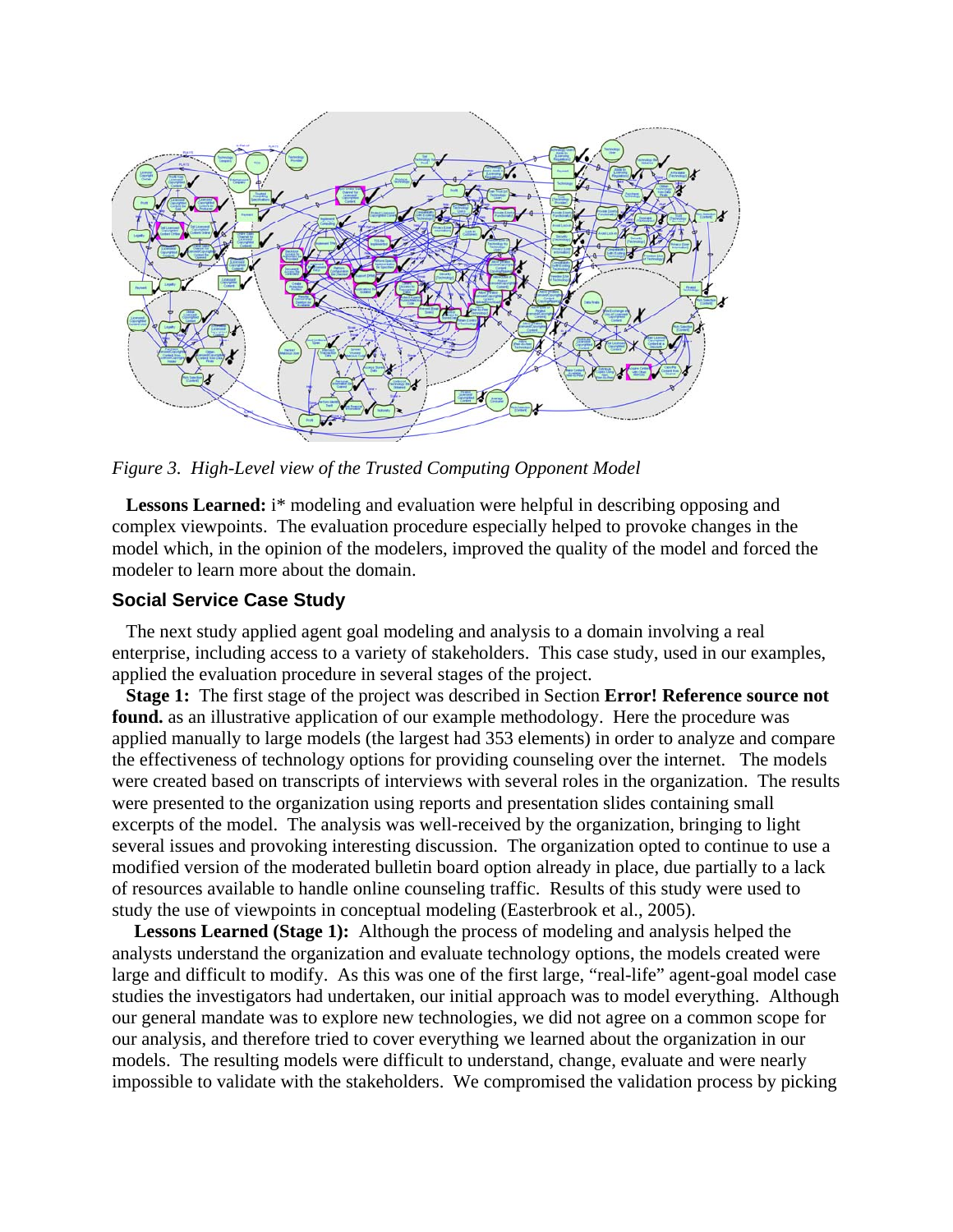out smaller model excerpts representing key points in our findings, and presenting these to a group of stakeholders.

**Stage 2:** The next stage of the project focused on increasing the efficiency of the existing system. The evaluation procedure was used to analyze various configurations of a moderated bulletin board system. One large model focusing on online counseling was created. Again, the model was too large to validate with stakeholders, instead each option was presented, listing the important goals positively or negatively affected by the option in tabular form. This helped us work with the stakeholders to prioritize and select features for an online counseling system. The final outcome was a requirements specification document provided to the organization. Undergraduate students were employed to modify open-source software to meet the organization's specifications. Due to resource limitations and the risks involved in deploying the new system, the organization opted to modify their existing system.

Lessons Learned (Stage 2): Although the scope of this stage of the project was smaller than previous stages, the resulting model was still large and difficult to manage. Evaluation was applied extensively, but, as the models were created using Microsoft Visio, evaluation was done by hand. Manual evaluation over large models was time-consuming and error prone. The tradeoff between completeness and model utility came to the forefront, emphasizing the importance of scoping.

**Stage 3:** A later stage of the project focused on applying enterprise modeling to analyze the knowledge management needs of the organization (Strohmaier et al., 2007). Models were again based on stakeholder interviews, but this time we created a first draft of each model "on-the-fly", with one of the analysts making a model of the interview content during the process of the interview. Models were later expanded, edited and reorganized based on interview transcripts and scoping decisions. The evaluation procedure was applied manually to the resulting models in order to evaluate the situational effectiveness of a variety of technologies for storing and distributing knowledge, including wikis and discussions forums. It was discovered, for example, that the features of a wiki were not effective in satisfying the goals of the organization, while a discussion forum, with a set of specific features, showed more promise. We found the procedure to be effective in facilitating a comparison between technologies, with the results reported back to the organization in reports and presentations, receiving positive stakeholder feedback. The largest model evaluated in the study contained 544 elements, helping to demonstrate the scalability of the procedure. Selected results are reported in Strohmaier et al. (2008). Our observations in this and other applications of the procedure attest to the model iteration provoked by evaluation. For example, in Stage 3 of this study, a model focusing on communication contained 181 links and 166 elements before evaluation, while after evaluation the same model had 222 links and 178 elements, a difference of 41 and 12 respectively. In another example, the link count rose from 59 to 96 and the element count rose from 59 to 76. These numbers do not take into account changes such as moving links or changing element names. Models in this stage of the study were created by three individuals, with evaluation performed by two individuals, indicating that this effect is not specific to a particular modeler or evaluator.

**Lessons Learned (Stage 3):** Although the models in this stage were still large, we were much more rigorous with scoping decisions. Each model focused on one specific issue at the core of the organization's Knowledge Management issues. As a result, the models were easier to understand, modify and evaluate. Creating the models "on-the-fly" seemed to make the modeling process easier for the analysts; however, the models were not created in such a way as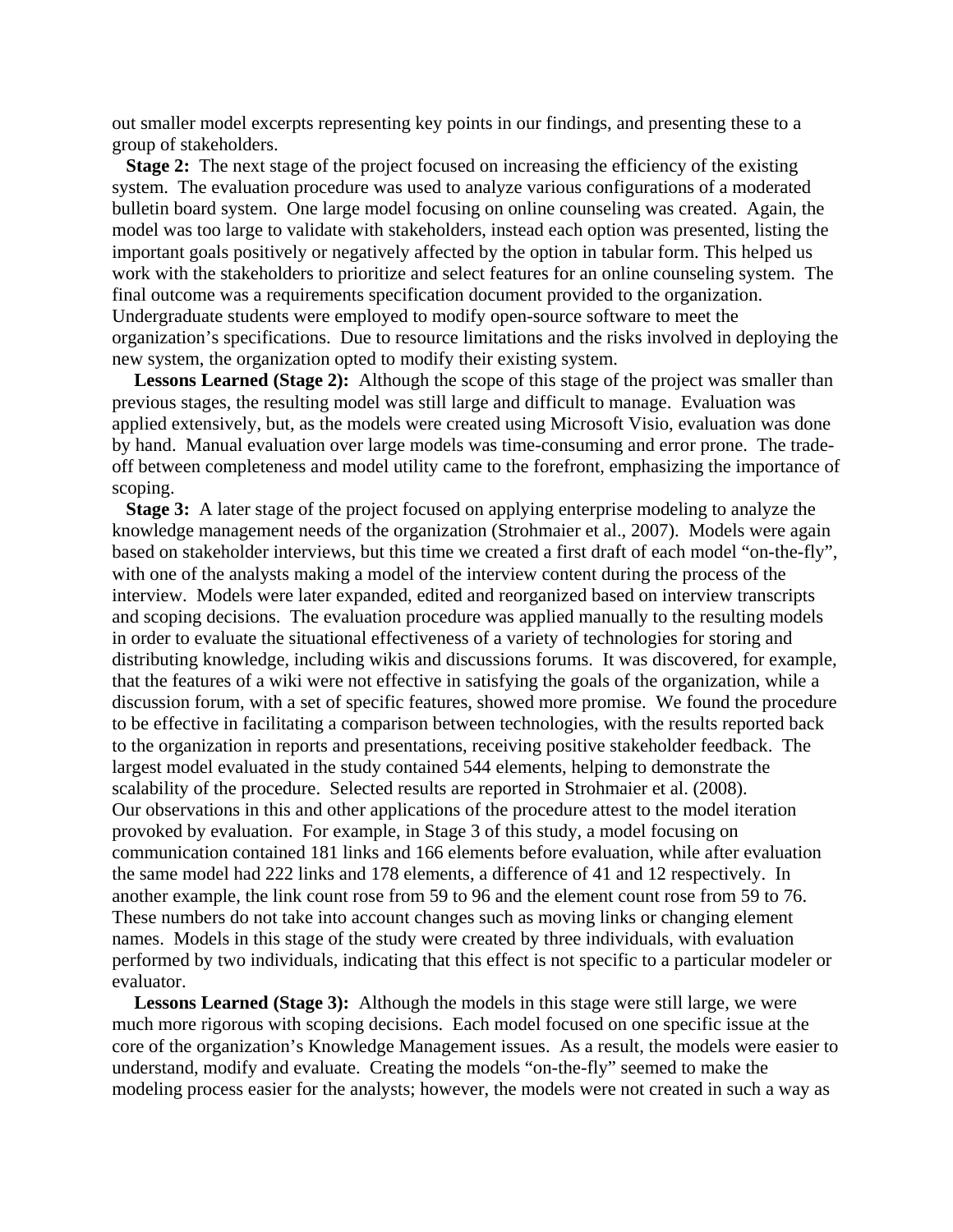the stakeholders could view or participate in the modeling process, so this technique did not assist in model validation. Simplified versions of the models and analysis were shown to stakeholders in presentations, with positive feedback. We provided the models and analysis results to the organization, supplemented by textual description. However, it is difficult to know if the stakeholders would have been able to read and get value out of the models and analysis without our guidance.

Although the evaluation procedure prompted us to iterate over the models, our contact with the stakeholders was not frequent enough to allow us to go back to the stakeholders with questions prompted by model changes. Future studies must test for this phenomenon.

**Overall Lessons Learned:** Applying agent-goal model and interactive, qualitative analysis in the case studies demonstrated the ability of the approach to aid in domain understanding, analysis, decision-making, and communication. Results of our analysis revealed interesting points, and were well-received by participants. However, we found difficulties in the scalability of the modeling process, the scalability of manual analysis and the validation of models and analysis with stakeholders. Ideally, future studies would involve the stakeholder directly in the modeling and analysis process.

Prompted by our case study experience, an exploratory experiment was developed and carried out an in order to test some of the perceived benefits of the procedure.

## **EXPERIMENT DESIGN AND RESULTS**

Observations in case studies have shown that the evaluation procedure described in this work aids in finding non-obvious answers to analysis questions (covering General Desired Characteristics G1 to G4), prompts improvements in the model (E3), leads to further elicitation (E4), and leads to a better understanding of the domain (E4). Our experiment begins to test whether these effects are specific to our procedure or are a product of any detailed examination of a model. We are also interested in how modeling and evaluation experience as well as an evaluators' role in creating a model affect our results.

#### **Design**

The experiment materials were taken from a study applying goal-oriented analysis to the sustainability issues for the ICSE conference (Cabot et al., 2009). The study produced a series of models focusing on various actors in the domain of conference planning. The participants of this study, including one of the authors, having knowledge of the domain, were asked to participate in a further study testing the effects of the procedure described in this work. The participants were asked to evaluate two different questions over three models, once without using the procedure and, after training, once using the procedure. The results were compared in terms of analysis findings, questions discovered, model changes, and time taken.

**Models and Questions:** Three models (M1, M2, and M3), each created by one or more participants, were selected for use in this experiment. M1 focused on the Publicity and Program Committee Chairs and contained 55 elements, 82 links and 8 actors, M2 focused on the Conference Experience Chair and contained 36 elements, 50 links and 5 actors, while M3, containing 78 elements, 130 links and 15 actors, focused on the General Chair.

Participants were given two different questions (Q1 and Q2) specific to each of the three models. Questions were developed to be non-trivial, and either explored the effects of a particular set of options on high-level goals or asked more general questions related to the possibility of goal satisfaction. For example, Q1 over M1 "If the Publicity Chair distributes materials online and the PC Chair prepares only online proceedings and has only online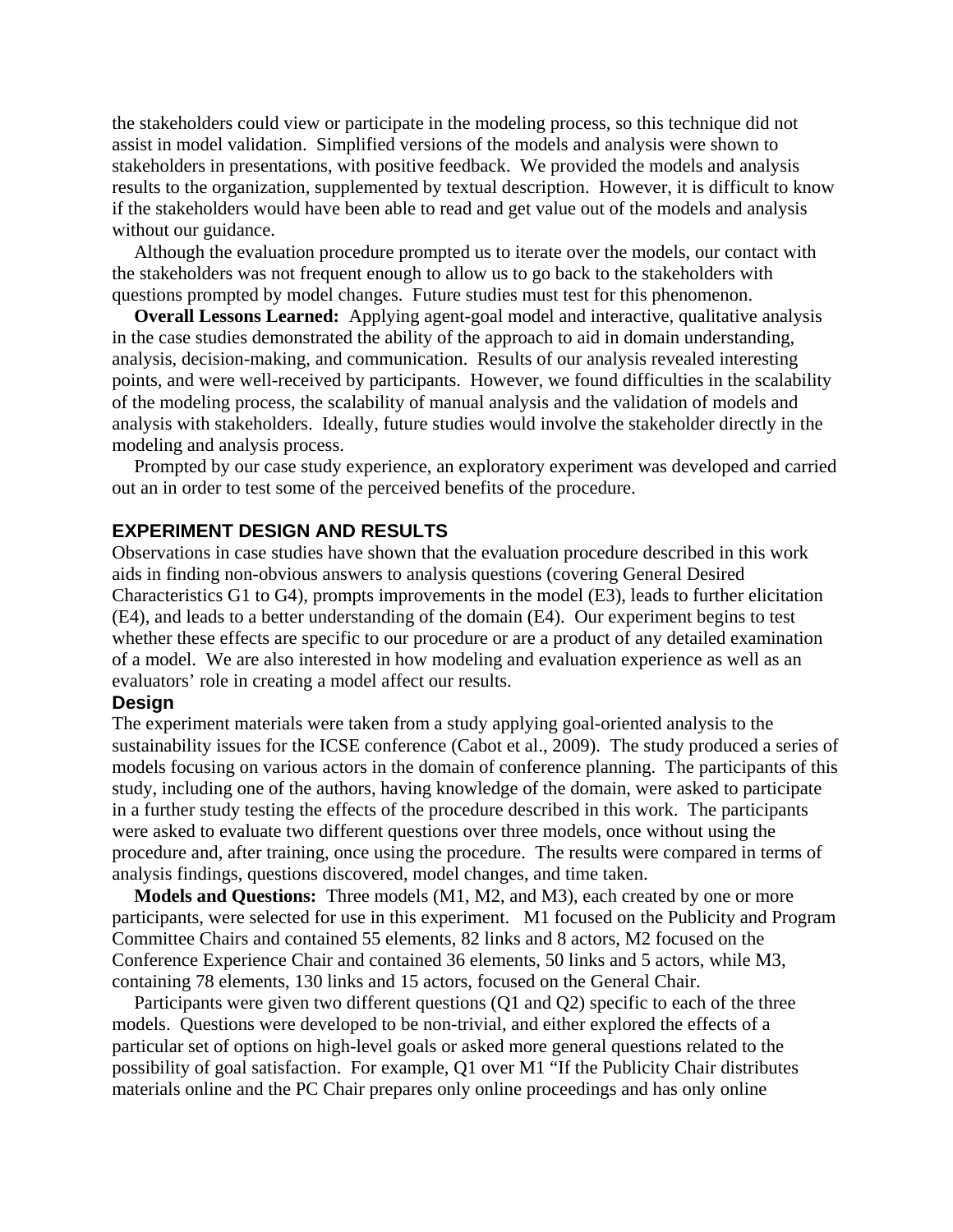submissions, how will this affect the significant goals of the actors (acceptance rate, quality of program, diffusion, etc.)?" and Q1 for M2 "If every task of the Sustainability Chair and Local Chair is performed, will goals related to sustainability be sufficiently satisfied?".

Participants: The participants were all current or former researchers in Computer Science or Information Systems disciplines. Three of the participants (P1, P2, and P4) were new to i\* before creating the models in question, another participant, P3, had extensive experience with goal models, and one participant (the paper author, P5) could be considered an "i\* expert". P1 to P4 were not aware of the specific hypothesis of this study.

**Experimental Steps:** Due to the small number of participants, we did not split the participants into groups using, and not using, the procedure. Instead participants evaluated models not using, and then using the procedure, examining the changes and additions between results. In this set-up participants would already be familiar with the analysis results before applying the procedure. Therefore, the focus will be on examining the effects of the procedure beyond what can be gained by ad-hoc analysis.

For each of the three models, participants were asked to describe their role in creating the model, record their answers to the analysis questions, and record any question derived from their analysis. They were then asked to familiarize themselves with the evaluation procedure by reading a manual containing an explanation of the interactive evaluation procedure. Participants then re-evaluated each model using the procedure, again capturing questions, model changes and analyzing the differences between their analysis results. They were asked to record the time taken for each step.

After all steps, participants were then asked to answer several follow-up questions: Did model changes improve the quality of the model? Do you have a better understanding of the model and domain? Did this increase more or less, with or without using the procedure? Would you use the procedure again?

#### Results and Analysis

We examine several aspects of the results. First the differences in analysis results not using, and then using the procedure, helping to show that the procedure finds non-obvious analysis answers (G1 to G4). Here, we capture whether or not specific types of changes occurred in the analysis results after applying the procedure, and not a count of these changes. For each model, there are two questions over which results could change with application of the procedure, making six possible areas of change. For example, NP\_Q1 to P\_Q1 for M1 explores the differences between the answers for Q1 concerning M1 with no procedure (NP) and the procedure (P). For each area, we categorized changes under one or more categories: no change, one or more changes in strength (partial to full satisfaction/denial or vice versa), one or more changes in polarity (a change between one of partial/full satisfied, partial/full denied, and conflict), more elements evaluated (more elements included in evaluation results), and less elements evaluated (elements which were included in evaluation results not included).

Table 4 shows each of the areas of change and how many participants made a particular type of change in that area. For example, in applying the evaluation procedure to Q1 for M2, one participant made no change from their previous results, three participants made changes in strength, and one participant evaluated fewer elements. We exclude data which breaks the changes down by participant, noting only that all participants made changes to their analysis results, with each participant making between 7 and 11 total changes in all areas.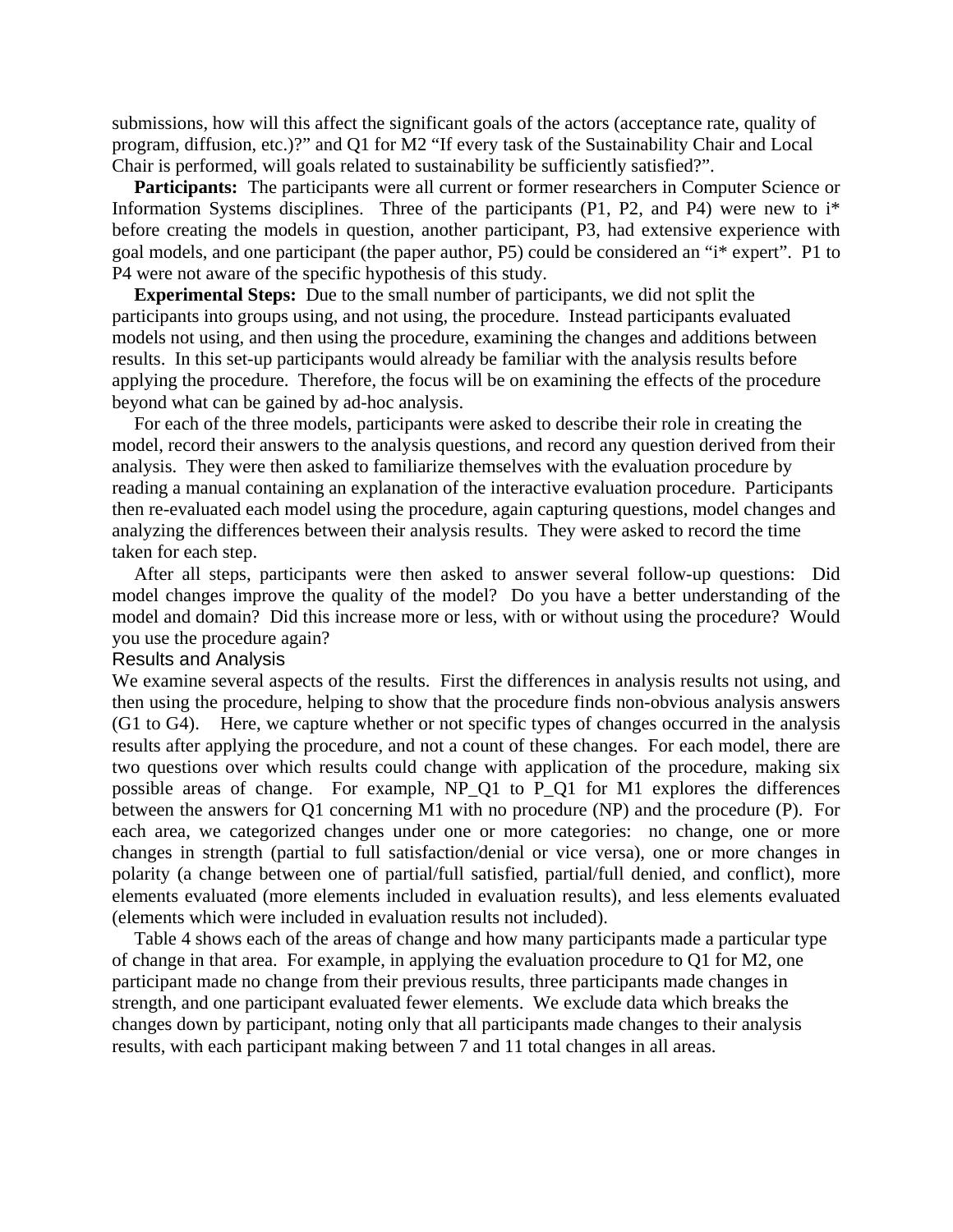|                         | $\mathbf{M}1$ |                                                                                                        | M <sub>2</sub> | $\mathbf{M}3$ |  |            |
|-------------------------|---------------|--------------------------------------------------------------------------------------------------------|----------------|---------------|--|------------|
|                         | $NP_Q1$       | $NP_Q2$ $NP_Q1$ $NP_Q2$ $NP_Q1$ $NP_Q2$                                                                |                |               |  | <b>Sum</b> |
|                         | to $P_01$     | $\frac{1}{10}$ to P_Q2 $\frac{1}{10}$ P_Q1 $\frac{1}{10}$ P_Q2 $\frac{1}{10}$ P_Q1 $\frac{1}{10}$ P_Q2 |                |               |  |            |
| No Change               |               |                                                                                                        |                |               |  |            |
| Change in strength      |               |                                                                                                        |                |               |  |            |
| Change in polarity      |               |                                                                                                        |                |               |  |            |
| More elements evaluated |               | 3                                                                                                      |                |               |  |            |
| Less elements evaluated |               | າ                                                                                                      |                |               |  |            |
| Sum                     | 10            | ⇁                                                                                                      |                |               |  |            |

*Table 4. Analysis Changes – Participant Sum: Area of Change vs. Type of Change* 

Generally we can see that participants did make changes in their analysis results when applying the evaluation procedure, helping to demonstrate that the procedure helps find non-obvious results. Having a more consistent way to propagate evidence, users make changes in label strength, changes in polarity, notice new paths of elements missed, and notice paths which were not actually affected by the alternative.

Although we see that changes are made, we must question whether these changes produce more accurate results. One participant found the evaluation procedure to be too conservative, marking elements as partially satisfied /conflict that were previously judged to be satisfied/partially satisfied. In such cases, we would hope that the evaluator would use this as a catalyst to modify the model, but in this particular case, the only changes made were before the evaluation procedure was applied. However, the same participants stated for a different model that: "…the evaluation showed the model's weaknesses more clearly." Overall, results seem to reveal inconsistencies between the model and the user's perception of the domain.

Next, we count the changes made to the models not using and using the procedure (E3).

We classify changes to models in several categories. Unlike the changes to analysis results, these results are counted on an individual basis. Table 5 shows the count of each type of change made for each model during each question analysis, where the numbers are summed over all participants. More detailed results showing the breakdown per participant are omitted; however these results show that all participants made changes, with the number of changes made by participants over all models ranging from 6 to 25.

|                       |                | M1             |          |                 |                | M2             |                |                |                | <b>M3</b>       |                         |                 |     |
|-----------------------|----------------|----------------|----------|-----------------|----------------|----------------|----------------|----------------|----------------|-----------------|-------------------------|-----------------|-----|
| <b>Categories</b>     | NP             | <b>NP</b>      |          |                 | <b>NP</b>      | $NP_$          |                |                | <b>NP</b>      | NP              | $\overline{\mathrm{P}}$ | P               | Sum |
|                       | O <sub>1</sub> | O <sub>2</sub> | $\Omega$ | $\overline{O}2$ | O <sub>1</sub> | Q <sub>2</sub> | $\Omega$       | O2             | <b>AOP</b>     | $\overline{O2}$ | $\Omega$                | $\overline{O2}$ |     |
| <b>Add Link</b>       | $\theta$       | $\theta$       |          | $\Omega$        | 5              | $\overline{4}$ | 0              | $\overline{2}$ | $\overline{2}$ | 6               | $\theta$                | $\overline{2}$  | 22  |
| <b>Remove Link</b>    |                | $\overline{0}$ | $\theta$ | $\overline{0}$  | 5              |                | 3              | $\overline{0}$ | $\overline{0}$ | 9               | $\overline{0}$          | 3               | 28  |
| <b>Add Element</b>    | $\theta$       | $\theta$       |          | $\Omega$        |                | $\overline{2}$ | $\theta$       | $\overline{0}$ | $\theta$       |                 | $\Omega$                |                 | 6   |
| <b>Remove Element</b> |                | $\overline{0}$ | $\Omega$ | $\Omega$        |                | $\overline{2}$ | 2              | $\overline{0}$ | $\theta$       | 3               | $\overline{0}$          | 3               | 12  |
| <b>Change Link</b>    | $\overline{4}$ | 3              |          | $\overline{2}$  | $\overline{0}$ | $\overline{0}$ | $\overline{2}$ | $\overline{4}$ |                | $\Omega$        | $\theta$                | $\Omega$        | 17  |
| <b>Change Element</b> |                | $\theta$       | $\theta$ | $\Omega$        |                | $\Omega$       | 1              | $\overline{0}$ | $\overline{0}$ | $\Omega$        | $\theta$                | $\theta$        | 3   |
| <b>Type</b>           |                |                |          |                 |                |                |                |                |                |                 |                         |                 |     |
| <b>Remove Actor</b>   | $\theta$       | $\overline{0}$ | $\theta$ | $\overline{0}$  | $\overline{0}$ |                | $\overline{0}$ | $\overline{0}$ | $\overline{0}$ | $\Omega$        | $\theta$                | $\theta$        |     |
| <b>Move Link</b>      | $\overline{2}$ | $\overline{0}$ | ⌒        |                 | റ              | 3              | 4              | 4              | $\overline{0}$ | $\overline{2}$  | 0                       |                 | 21  |

#### *Table 5. Model Changes Summed over Participants*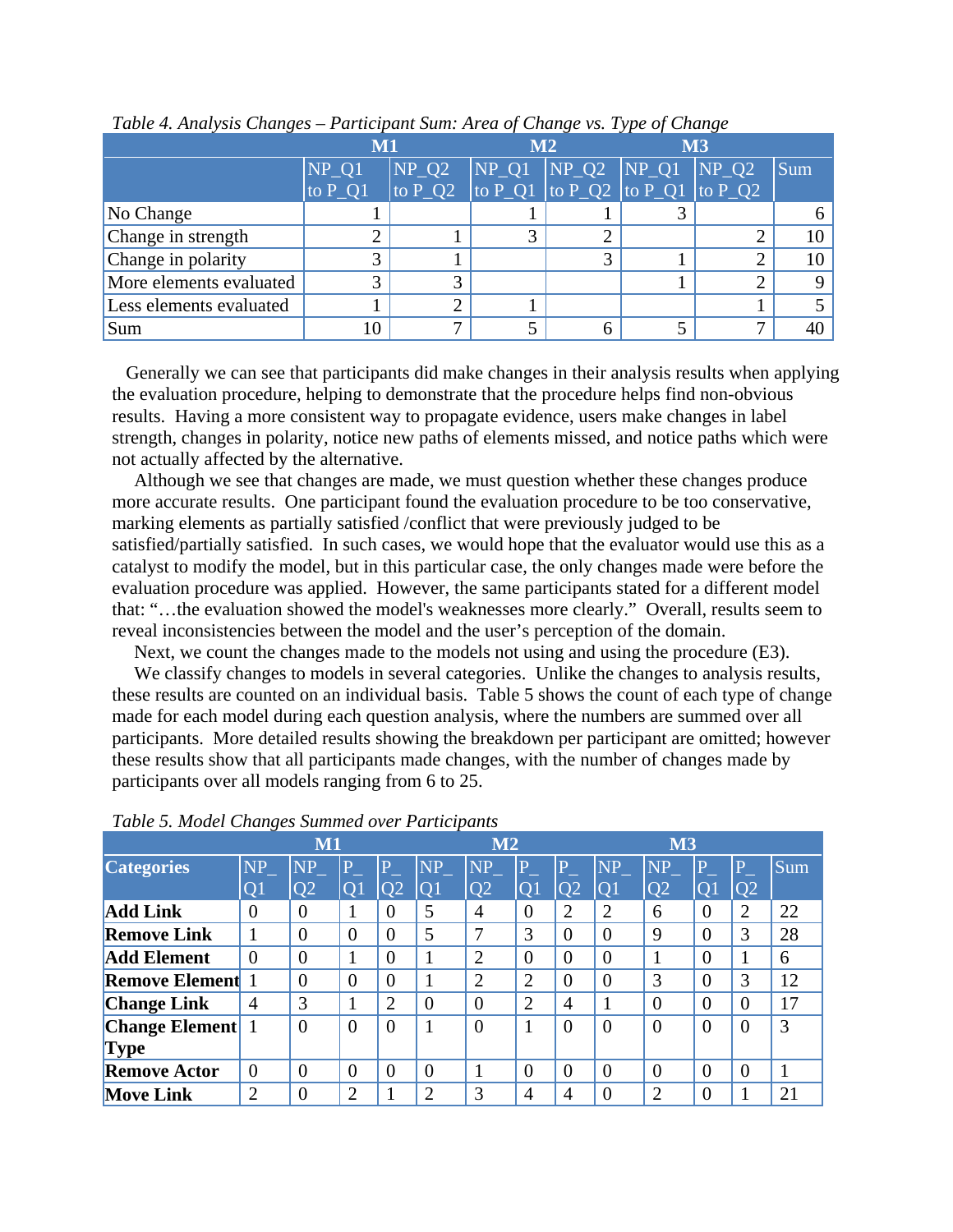| <b>Move Element in</b> 0 | ◡        |          |    |   |     |   |   |   |  |
|--------------------------|----------|----------|----|---|-----|---|---|---|--|
| <b>Actor</b>             |          |          |    |   |     |   |   |   |  |
| <b>Sum</b>               | <u>ب</u> | <b>~</b> | 16 | ∸ | 1 V | ັ | ▰ | ◡ |  |

Results show that more changes were made during the initial analysis without the procedure (71 changes) than with the procedure (40 changes). These results are somewhat surprising, indicating that the iteration provoked by the procedure may have more to do with forcing the user to carefully manually examine the model than with the procedure itself. This leads to a further hypothesis left for future testing: automated procedures would be less likely to provoke model iteration. We note that the participants found 40 additional changes using the procedure to answer the questions for the second time, future studies should make use of two participant groups in order to measure if second round ad-hoc analysis would also produce additional changes. In examining the model quality improvement (E3), three out of five participants said that changes made to the models improved the quality of the model. These participants indicated the quality was improved through changes made both with and without the procedure. The other two participants did not feel they had made significant changes to the models in either stage, with one stating that "additional knowledge information would be needed to really improve the quality of the models", and the other echoing the sentiment. These results help to emphasize the incomplete and iterative nature of such models, and their ability to prompt further elicitation.

Along this line, we look at the number of questions the participants came up with when finding answers to the models (E4). The questions collected are categorized in three ways: a specific question concerning the domain, a question which points out a flaw in the model, and a general comment concerning the need to expand the model. Table 6 shows the results summed over all participants. All participants came up with various types of questions, with the number of questions per participant ranging from 5 to 16. We can see that many of the "questions" were actually participants pointing out flaws in the model, providing further evidence supporting the ability of the procedure to provoke model changes.

|                           | M1             |    |   | M2            |                        |  | <b>M3</b> |                |   |   |     |
|---------------------------|----------------|----|---|---------------|------------------------|--|-----------|----------------|---|---|-----|
|                           | <b>NP</b>      |    |   | $\mathbf{NP}$ | $\overline{\text{NP}}$ |  | NP        | <b>NP</b>      | D | D | Sum |
|                           | O <sub>1</sub> |    |   |               |                        |  |           | O <sub>2</sub> |   |   |     |
| <b>Specific Question</b>  | 4              |    |   |               |                        |  |           |                |   |   | 22  |
| <b>Flaw in Model</b>      | っ              | IJ | ∠ | ∠             |                        |  | ∠         |                |   |   | 19  |
| <b>Need for expansion</b> |                |    |   |               |                        |  |           |                |   |   | 4   |
| <b>Sum</b>                | O              | O  |   |               | 16                     |  |           |                |   | ി | 45  |

*Table 6. Questions Found Summed over Participants* 

The results in Table 6 show that 26 questions were derived without using the procedure, with an additional 19 derived using the procedure. These results are again interesting in that they show careful examination of a model through ad-hoc analysis leads to further elicitation. We could hypothesize again that this effect may not occur with automated analysis. It is promising to note that even though many questions were found without the procedure, application of the procedure provoked a significant number of further questions, even though the same analysis questions were being evaluated. Future studies need to test whether further ad-hoc analysis would produce the same results.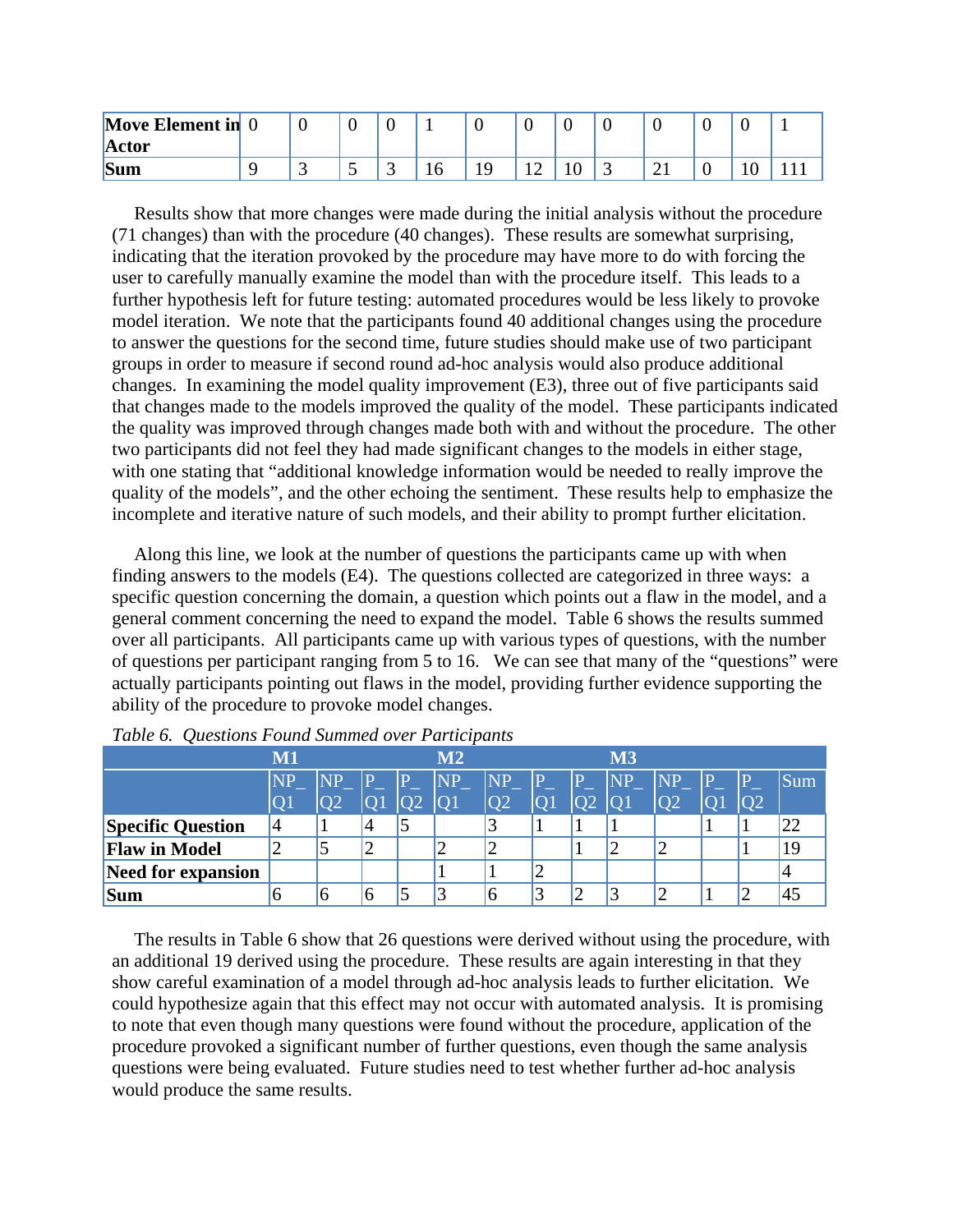All five participants reported a better understanding of the domain after this exercise, with all participants claiming that they gained a better understanding using the evaluation procedure than using no procedure (E4). Specific comments include:

*"The procedures helped to identify where there were conflicts (which often indicated problems in the models than a true conflict in the situation), which I did not see just by evaluating "intuitively". When the evaluation procedures resulted in "undecided" labels, it emphasized the problem (or lack of information) in the analysis questions themselves rather than in the models."* 

*"Your automated procedure was overall more helpful mostly because it kind-of offered me somebody to argue with about my own intuitions."* 

The average time to answer a question without the procedure was 9.5 minutes (standard deviation of 4.6) compared to 11.1 minutes (standard deviation of 6.0) using the procedure. Although the variance is high, we see that working with procedure takes only slightly more time than without. In terms of ownership, P1 had a role in creating M1, P2 and P4 had a role in creating M2, and P5 had a role in creating M3. Results do not clearly indicate if the role in creation affects the results measured. The same holds for experience, P5 (the author) who had the most experience with the procedure, did not produce results which stood out significantly from the other participants. Finally, all five participants said they would use the procedure again if they had to evaluate another i\* model.

#### **DISCUSSION**

Results of our exploratory experiment indicate that the evaluation procedure prompts changes to evaluation results and may prompt model iteration and elicitation beyond analysis without a systematic procedure (E3 and E4). The participants have reported that the procedure provides a better understanding of the model and domain. The experimental design has implicitly tested the simplicity of the procedure (E5), as the participants were able to learn and apply the procedure manually. However, the experiment suffers from several threats to validity, including the small number of participants. Using the lessons learned from this experiment, we hope to conduct further experiments with more participants. Future experiments should try to push the limits of evaluation without a systematic procedure by asking participants to examine the model multiple times. Experiments could be designed to test the ability of stakeholders to validate and trust analysis results (E6 and E7). Further studies can attempt to determine whether evaluation benefits are specific to the qualitative, interactive procedure introduced in this work, or apply more generally to other agent-goal model evaluation procedures.

Experience has shown that it is difficult to acquire stakeholder buy-in to the modeling process, often due to the considerable time taken by the process or unfamiliarity with modeling as an analysis tool. Case study experience has shown that while the analysts who have constructed the model and performed the evaluations are able to understand the model and evaluation results, the models are too large and the evaluation results are too complicated to be easily understood by stakeholders. Thus far, we have only investigated model evaluation in the context of a single modeler. Future work should investigate its role in collaborative or group settings. Although experimental results provide some confidence in the ability of users to learn and apply evaluation, participatory studies would help to confirm the ability of stakeholders to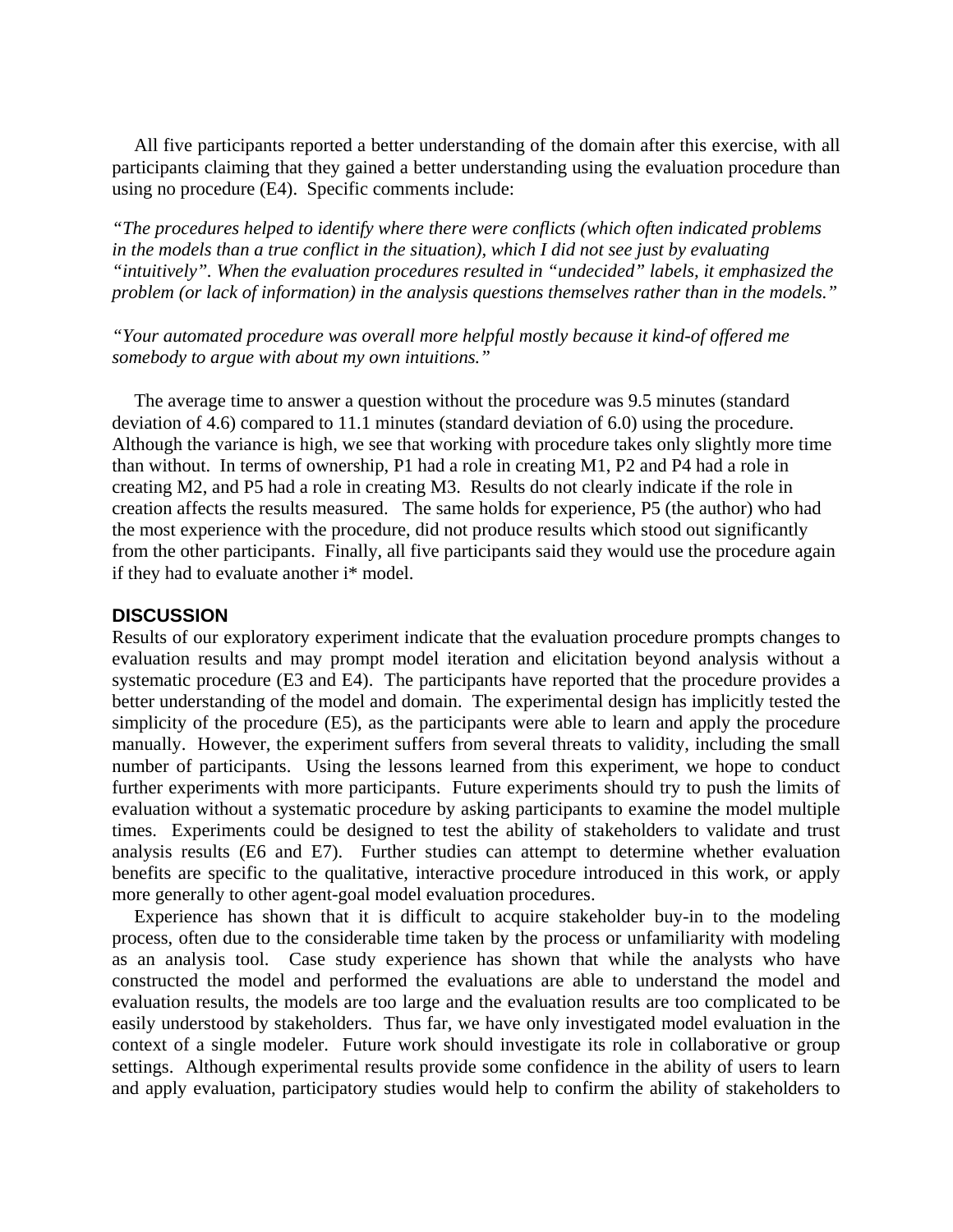apply the procedure on their own. The implementation of the procedure in OpenOME should better enable future case study application.

We can use the case studies and experiment presented in the previous sections to assess the effectiveness of the procedure presented in this work in light of the desired characteristics listed in Table 1. We insert qualitative evaluation labels into this table to summarize our assessments (Table 7). The procedure is designed specifically to assess the achievement of objectives using a qualitative scale (G1). The procedure has been proven effective in evaluating and comparing alternatives in multiple case studies (G2). The inclusion of softgoal tradeoffs, contribution links, and propagation of values over such links has allowed the procedure to show how alternatives tradeoff between qualitative goals (G3). Although some problems evaluating complex models were encountered, the implementation of the procedure should make evaluation in these cases less difficult (G5). Evaluation results between different evaluators are consistent, assuming the evaluators make the same human judgments. It is likely, however, that different judgments would be made. This actually provides analysts an opportunity to compare and discuss their decisions, assessing the differences in their underlying assumptions.

We attempt to account for the incompleteness and informality (E1 and E2) of agent-goal models by using a qualitative scale with human intervention. Case study experience has shown that this type of analysis is appropriate for early analysis models. Experience in case studies and the initial experiment have attested to the simplicity of the procedure (E5) and the ability of the procedure to facilitate iteration (E3). The questions the participants produced when evaluating the model in the experiment demonstrate the procedure's ability to facilitate elicitation (E4), although future studies should test this phenomenon in more realistic settings. We have not extensively tested ability of stakeholders to validate analysis results (E6), or the trust stakeholders have in results, although the stakeholders in our social service case study trusted the analysis results presented to them in a non-model format (E7). Future participatory studies should better cover these characteristics.

|                | <b>General Characteristics</b>   |              |                | <b>Early Analysis Characteristics</b> |              |
|----------------|----------------------------------|--------------|----------------|---------------------------------------|--------------|
| G1             | Assess achievement of objectives |              | E1             | Account for incompleteness            |              |
| G <sub>2</sub> | <b>Explore alternatives</b>      |              | E2             | Account for informality               | $\checkmark$ |
| G <sub>3</sub> | Assist in making tradeoffs       |              | E <sub>3</sub> | Facilitate iteration                  |              |
| G <sub>4</sub> | Evaluate over complex models     | ✓            | E4             | Facilitate elicitation and            |              |
|                |                                  |              |                | exploration                           |              |
| G <sub>5</sub> | Consistent analysis              | $\checkmark$ | E <sub>5</sub> | Transparent and simple                |              |
|                |                                  |              | <b>E6</b>      | Amenable to stakeholder               |              |
|                |                                  |              |                | validation                            |              |
|                |                                  |              | E7             | Stakeholders trust results            |              |

*Table 7. Assessment of Desired Characteristics for Agent-Goal Model Evaluation* 

#### **RELATED WORK**

Goal concepts are prominent in a number of modeling frameworks, notably in "goal-oriented" requirements engineering (e.g. van Lamsweerde, 2001; Kavakli & Loucopoulos, 2004) as well as in enterprise modeling (e.g. Stirna & Persson, 2007; Rolland & Prakash, 2000). While all of these frameworks provide for the representation of goals and relationships among goals, only some of the frameworks have associated procedures for determining whether goals are met, for example Giorgini et al. (2004), Amyot et al. (in press), Letier & van Lamsweerde (2004) and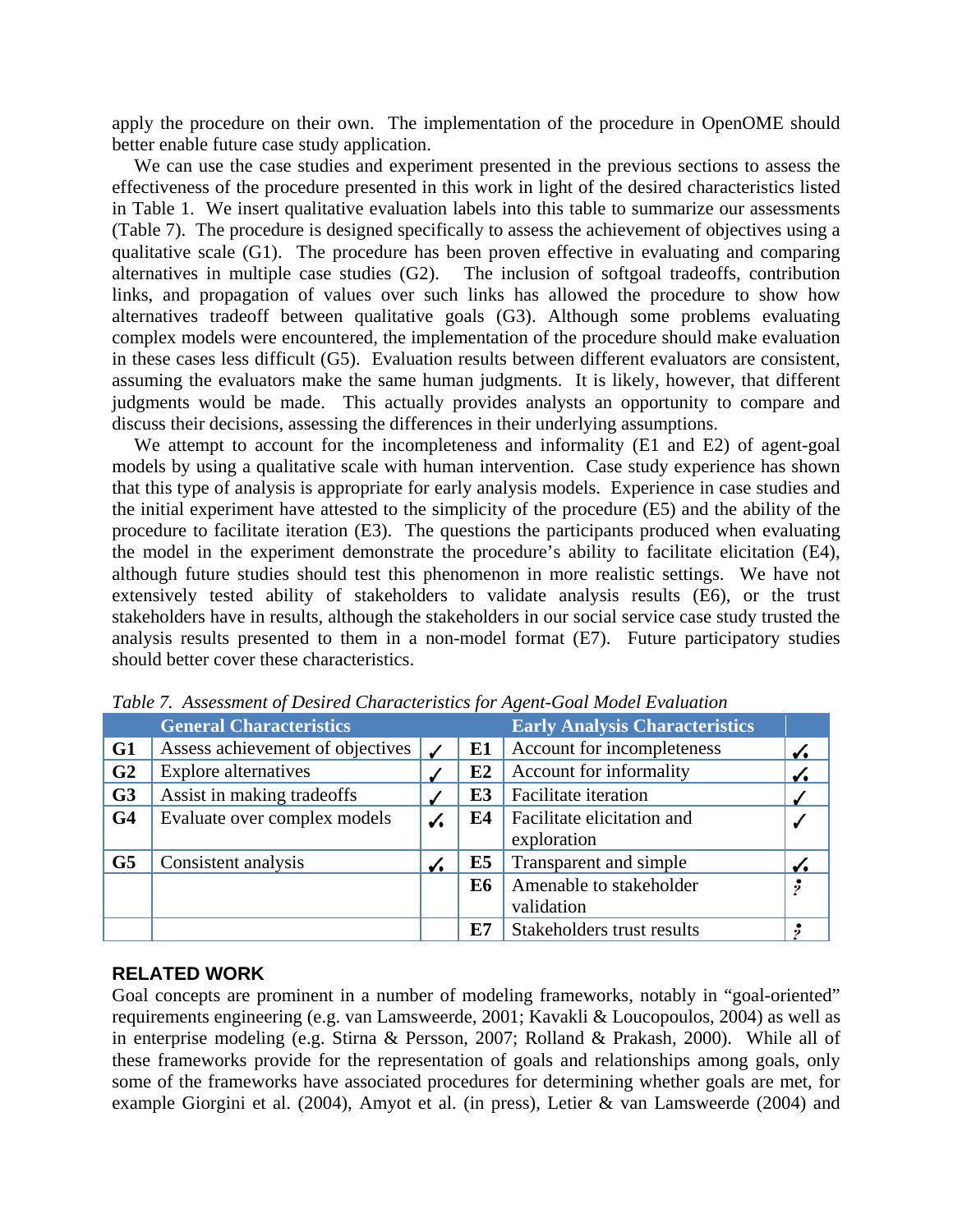Franch (2006). Most of these procedures have taken a more formal, automated, or quantitative approach to goal model analysis. We argue that such procedures are more suitable later in the analysis, when more complete and detailed system information is available, and where models are more stable and appropriate for automated reasoning. Once the number of alternatives has been narrowed using interactive, qualitative evaluation, more detailed information can be added to the model and quantitative or automated analysis can be applied in order to further test the feasibility of a particular alternative.

An interactive qualitative evaluation procedure based on the notion of goal "satisficing" was first introduced to evaluate Softgoal Interdependency Graphs as part of the NFR Framework (Chung et al., 2000). Previous work has used this procedure evaluate i\* models, (see Liu & Yu (2004) for example), assuming that the NFR procedure could be easily extended for use with i\*, without describing the necessary extensions, modifications, or additional benefits. We build upon this earlier procedure by introducing aspects which cover agent-oriented concepts, providing steps for application, relaxing the use of human intervention and more thoroughly exploring issues such as initial values and convergence.

Alternative methodologies to direct the creation of i\* models have been introduced. The RESCUE method, aimed for system design or redesign, directs the development of several streams of models in parallel including i\*, activity, use case, and requirements model (Maiden et al., 2004). The Process Reengineering i\* Method (PRiM) builds on this approach, constructing i\* models to understand and redesign business processes and associated information systems (Grau et al., 2008). The methodology introduced in this work is more general, applicable to modeling aspects of an enterprise which may or may not be specific to an information system or process.

Specific modeling processes have also been introduced for enterprise modeling, for example the EKD (Enterprise Knowledge Development) Modeling process described by Stirna & Persson (2007). In this process, goal models are created along with five other types of sub-models, questions are used to drive the creation of inter-model links. Participatory, "consensus-driven" modeling is favored over "consultative" participation. Our agent-goal modeling and evaluation guidelines are similar, in that they try to accommodate the participation of stakeholders or models created solely by analysts. Our method differs in that it focuses on the creation and analysis of one type of model. Future work can investigate the modeling and evaluation process to include complementary model types, as is done by Maiden et al. (2004).

#### **CONCLUSIONS AND FUTURE WORK**

In this work, we have identified the need for systematic evaluation of alternatives within models capturing the goals of an enterprise. We have introduced a simple procedure which builds on the NFR procedure, expanding the procedure to deal with agent-specific constructs, and more thoroughly exploring issues such as initial values, propagation rules, and human judgment. Guidelines describing how to use this procedure in the process of enterprise modeling have been presented. We have explored the benefits of the evaluation procedure, including analysis, model iteration, and elicitation by describing application to several case studies and by describing the results of an exploratory experiment

Future work could address the creation of a more detailed agent-goal modeling and analysis methodology which varies depending on characteristics of the domain or modelers and which makes use of other types of complimentary models. The procedure introduced in this work can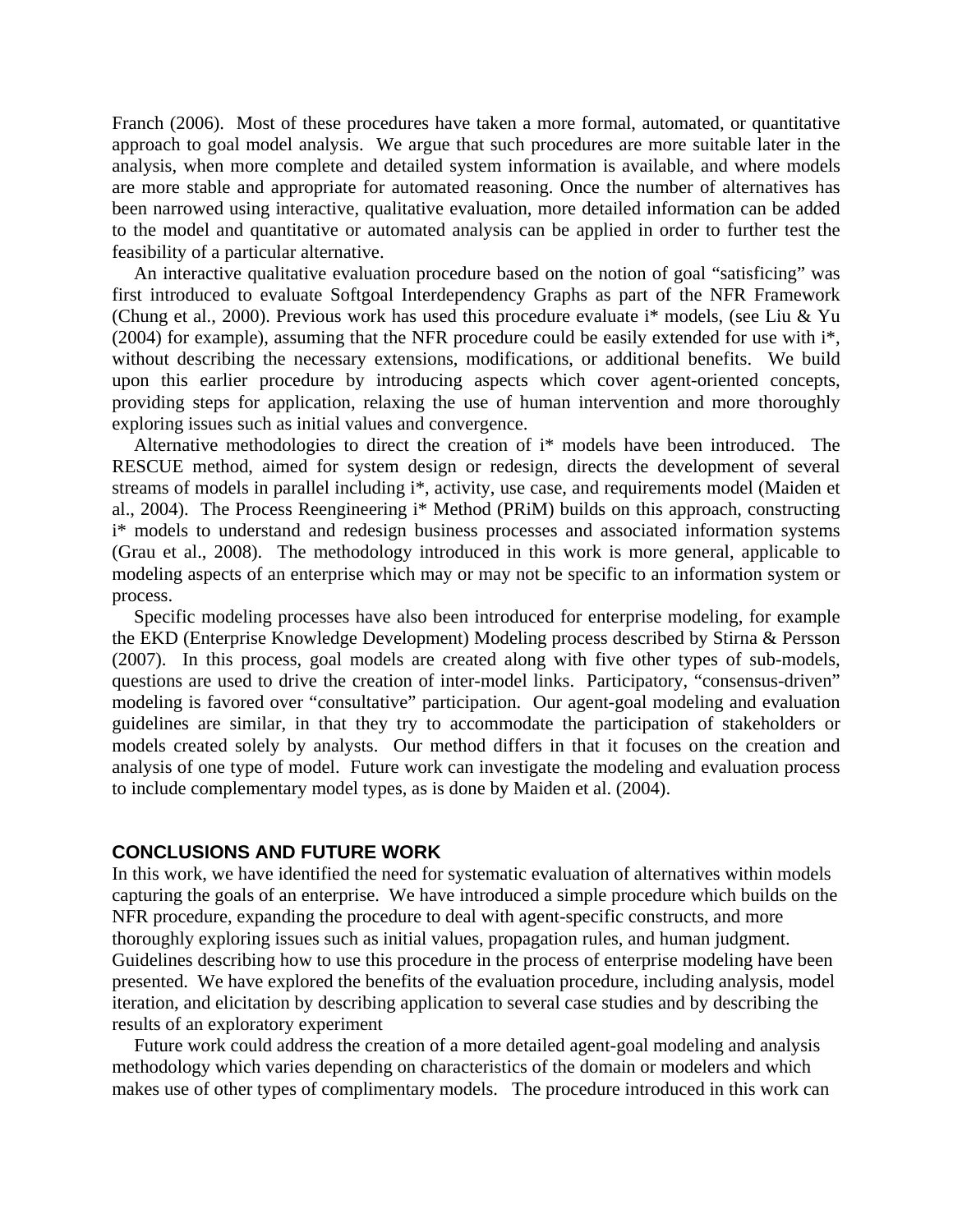be expanded in several ways, for example: capturing the rationale and assumptions behind human judgments, expanding analysis in a top-down direction as explored by Horkoff & Yu (2008), and giving users selection over different qualitative scales. The implementation of the procedure in the OpenOME tool is currently being expanded to facilitate some of these features.

#### **ACKNOWLEDGEMENTS**

Financial support has been provided by the Natural Sciences and Engineering Research Council of Canada, Bell University Laboratories, and the Ontario Graduate Scholarship Program.

## **REFERENCES**

- Amyot, D., Ghanavati, S., Horkoff, J., Mussbacher, G., Peyton, L., & Yu, E. (in press). Evaluating Goal Models within the Goal-oriented Requirement Language. *International Journal of Intelligent Systems (IJIS).*
- Anderson, R. (2001). Why Information Security is Hard-An Economic Perspective. In *Proceedings of the 17th Annual Computer Security Applications Conference* (*ACSAC'01).* (pp 358- 365). Washington, DC: IEEE Computer Society.
- Cabot, J. Easterbrook, S., Horkoff, Mazon, J., Lessard, L., & Liaskos, S. (2009). Integrating Sustainability in Decision-Making Processes: A Modelling Strategy. In *31st International Conference on Software Engineering – Companion Volume: New Ideas and Emerging Results (NIER'09)* (pp. 207-210). New York: IEEE Press.
- Chung, L., Nixon, B.A., Yu, E., & Mylopoulos, J. (2000). *Non-Functional Requirements in Software Engineering*. Norwell, MA: Kluwer Academic Publishers.
- Easterbrook, S. M., Yu, E., Aranda, J., Fan, Y., Horkoff, J., Leica, M., & Qadir, R. A. (2005). Do Viewpoints Lead to Better Conceptual Models? An Exploratory Case Study. In *13th IEEE International Requirements Engineering Conference (RE'05)* (pp. 199-208). New York: IEEE Press.
- Franch, X. (2006). On the Quantitative Analysis of Agent-Oriented Models. In E. Dubois, & k. Pohl (Eds.), *18th International Conference on Advanced Information Systems Engineering (CAiSE'06): LNCS, vol. 4001* (pp. 495-509). Heidelberg: Springer.
- Giorgini, P., Mylopoulos, J., & Sebastiani, R. (2004). Simple and Minimum-Cost Satisfiability for Goal Models. In A. Persson, & J. Stirna (Eds.), *16th International Conference on Advanced Information Systems Engineering (CAiSE'04)*: *LNCS, vol. 3084* (pp. 20-35). Heidelberg: Springer.
- Gordijn, J., Petit, M., Wieringa, R. (2006). Understanding Business Strategies of Networked Value Constellations Using Goal- and Value Modeling. In: *14th IEEE International Conference on Requirements Engineering (RE'06)* (pp. 129-138). New York: IEEE Press.
- Grau, G., Franch, X., Maiden, N.A.M. (2008). PRiM: an i\*-based process reengineering method for information systems specification. *Information and Soft. Tech. 50(1-2), 76-100.*
- Horkoff, J. (2006). An *Evaluation Algorithm for the i\* Framework*. Unpublished Master's Thesis, Department of Computer Science, University of Toronto. http://www.cs.utoronto.ca/~jenhork/MScThesis/Thesis.pdf
- Horkoff, J., & Yu E. (2009). A Qualitative, Interactive Evaluation Procedure for Goal- and Agent-Oriented Models. In *21st International Conference on Advanced Information Systems Engineering Forum (CAiSE Forum'09)*. CEUR Workshop Proceedings.
- Horkoff, J., & Yu, E. (2008). Qualitative, Interactive, Backward Analysis of i\* Models. In *3rd International i\* Workshop* (pp. 43-46). CEUR Workshop Proceedings.